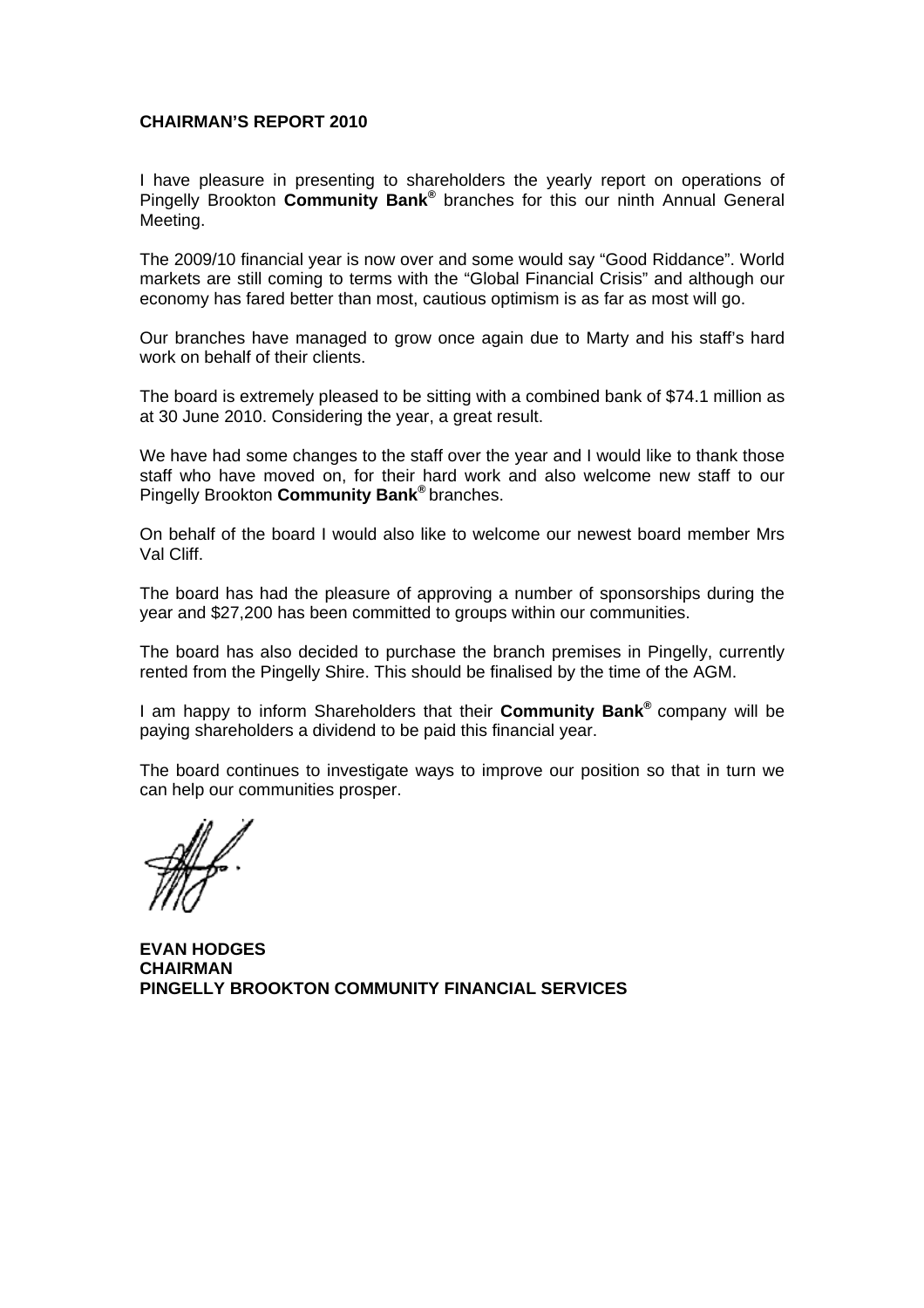#### **Manager's Report**

The 2009/10 financial year is now over and it has certainly been a positive year for our combined **Community Bank®** branches. Results achieved are as follows:

> - Our combined branch footings which includes other business held has grown from \$68.8 million to \$74.1 million.

A break down of these results shows:

- Deposits have increased from \$40.6 million to \$41.2 million.
- Loans have increased from \$22.1 million to \$25.4 million.
- Other business has increased from \$6.1 million to \$7.5 million.

Our combined branch staffing has not increased in the past 12 months, although we continue to turn over staff members; this year was exceptional with only one change of our staff.

We have budgeted to increase combined Loan/ Deposit book from \$74.1 million to \$79.8 million, which will be a difficult target to achieve over a 12 month period but we have identified several opportunities which should enable us to achieve these results.

I would like to thank my branch team and my board members who have assisted me in achieving the above results. A special mention to my supervisor Rheannon O'Brien, who is committed to the success of our Pingelly Brookton **Community Bank®** branches and the ongoing training of our branch team.

ullibulation

**Martin Nievelstein Branch Manager**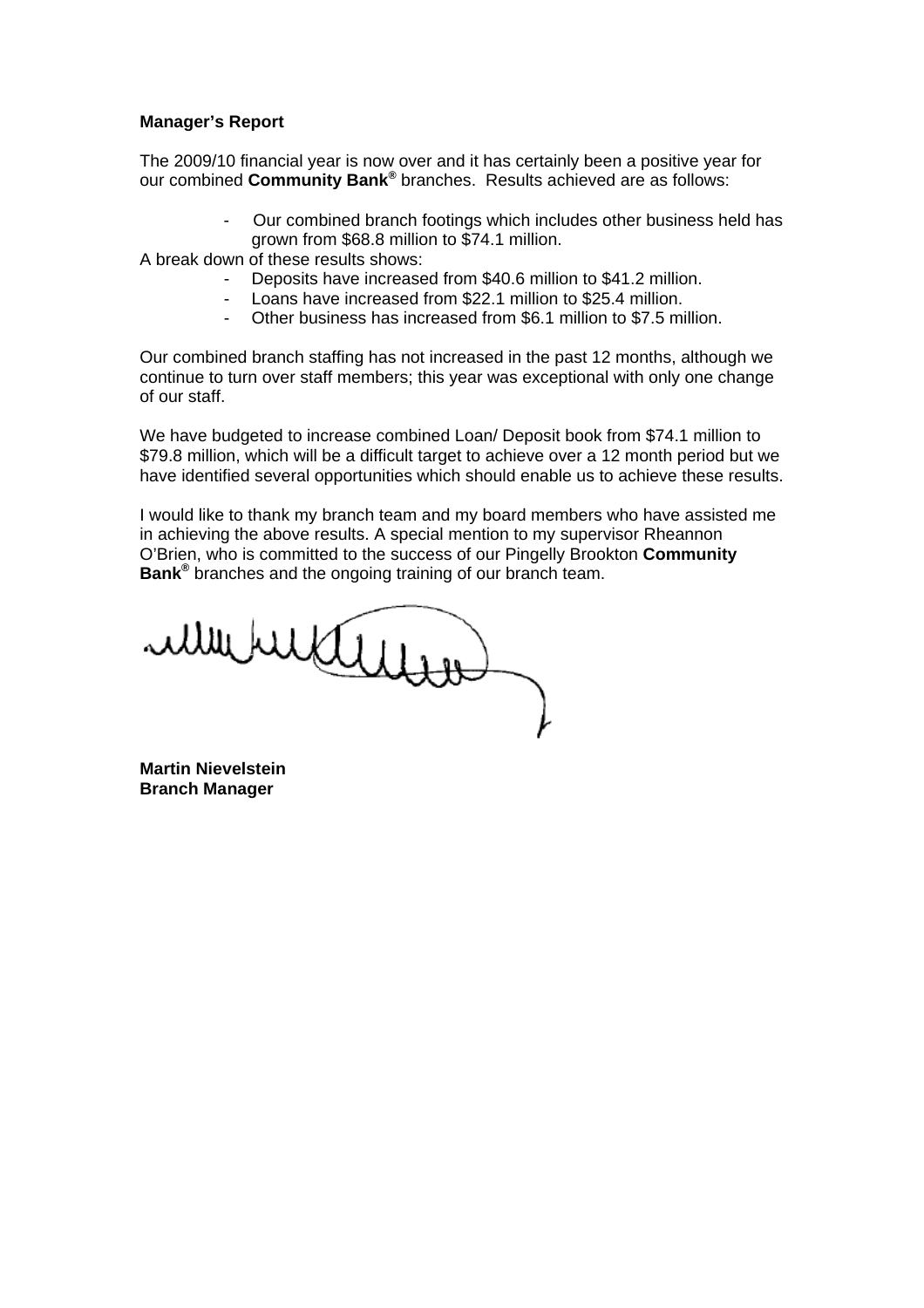# **Richmond Sinnott & Delahunty**

**Chartered Accountants** 



Partners: Kenneth J Richmond Warren J Sinnott **Philip P Delahunty Brett A Andrews** 

6 September 2010

The Directors Pingelly Brookton Community Financial Services Limited C/O Mr Bruce Sewell PO Box 2 Pingelly WA 6308

Dear Directors

## **Auditor's Independence Declaration**

In relation to our audit of the financial report of Pingelly Brookton Community Financial Services Limited for the year ended 30 June 2010, to the best of my knowledge and belief, there have been no contraventions of the auditor independence requirements of the Corporations Act 2001 or any applicable code of professional conduct.

**Warren Sinnott** Partner **Richmond Sinnott & Delahunty**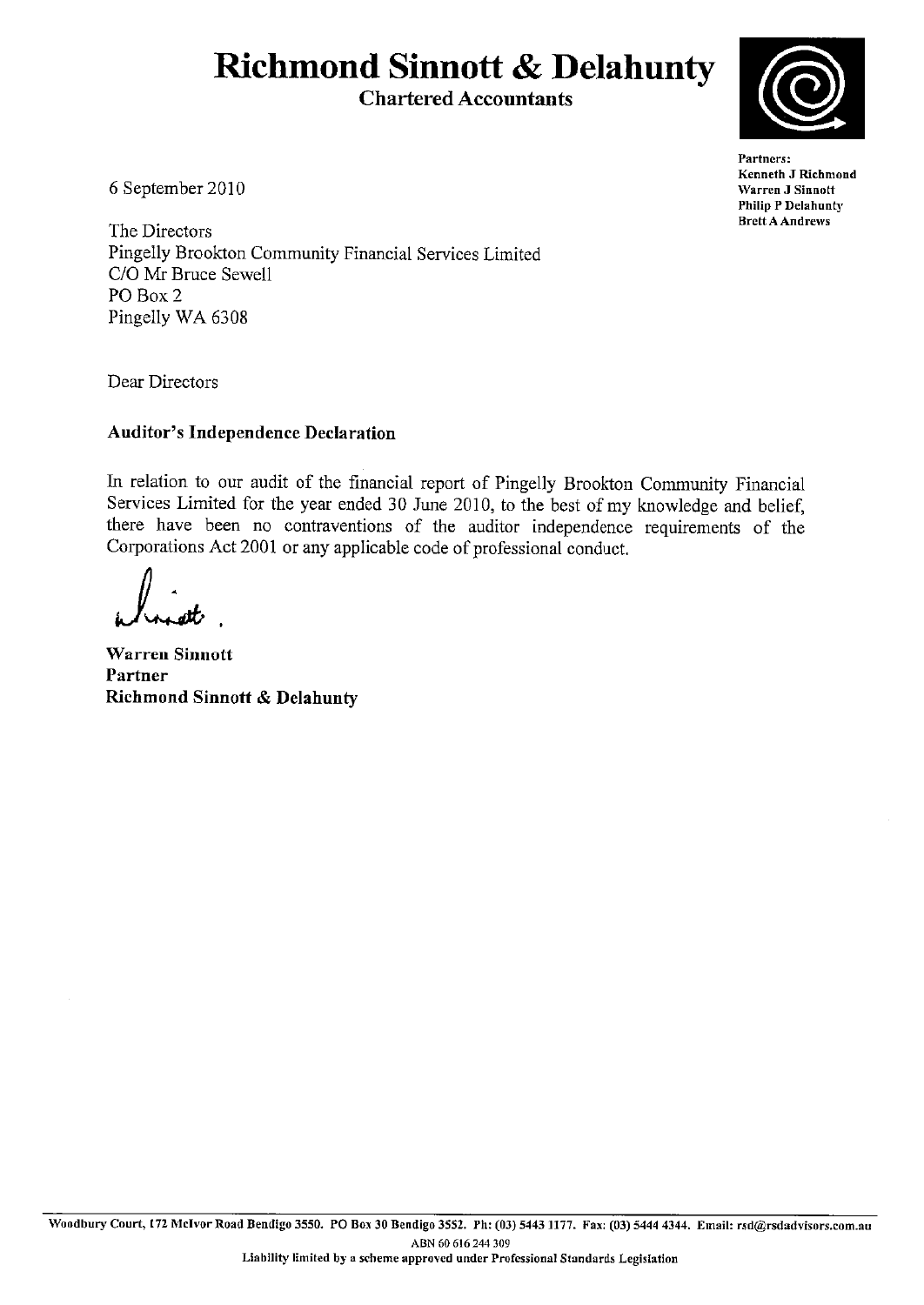## **Richmond Sinnott & Delahunty**

## **Chartered Accountants**



## **INDEPENDENT AUDIT REPORT** TO THE MEMBERS OF PINGELLY BROOKTON COMMUNITY **FINANCIAL SERVICES LIMITED**

Partners: Kenneth J Richmond Warren J Sinnott **Philip P Delahunty Brett A Andrews** 

## **SCOPE**

The financial report comprises the statement of financial position, statement of comprehensive income, statement of cash flows, statement of changes in equity, accompanying notes to the financial statements, and the directors' declaration for Pingelly Brookton Community Financial Services Limited, for the year ended 30 June 2010.

The directors of the company are responsible for preparing a financial report that gives a true and fair view of the financial position and performance of the company, and that complies with Accounting Standards in Australia, in accordance with the Corporations Act 2001. This includes responsibility for the maintenance of adequate accounting records and internal controls that are established to prevent and detect fraud and error, and for the accounting policies and accounting estimates inherent in the financial report.

## Audit approach

We conducted an independent audit of the financial report in order to express an opinion on it to the members of the company. Our audit has been conducted in accordance with Australian Auditing Standards in order to provide reasonable assurance as to whether the financial report is free of material misstatement. The nature of an audit is influenced by factors such as the use of professional judgement, selective testing, the inherent limitations of internal control, and the availability of persuasive rather than conclusive evidence. Therefore, an audit cannot guarantee that all material misstatements have been detected.

We performed procedures to assess whether in all material respects the financial report presents fairly in accordance with the Corporations Act 2001, including compliance with Accounting Standards in Australia, and other mandatory financial reporting requirements in Australia, a view which is consistent with our understanding of the company's financial position, and of its performance as represented by the results of its operations and cash flows.

We formed our audit opinion on the basis of these procedures, which included:

- examining, on a test basis, information to provide evidence supporting the  $\bullet$ amounts and disclosures in the financial report; and
- assessing the appropriateness of the accounting policies and disclosures used and  $\bullet$ the reasonableness of significant account estimates made by the directors.

While we considered the effectiveness of management's internal controls over financial reporting when determining the nature and extent of our procedures, our audit was not designed to provide assurance on internal controls.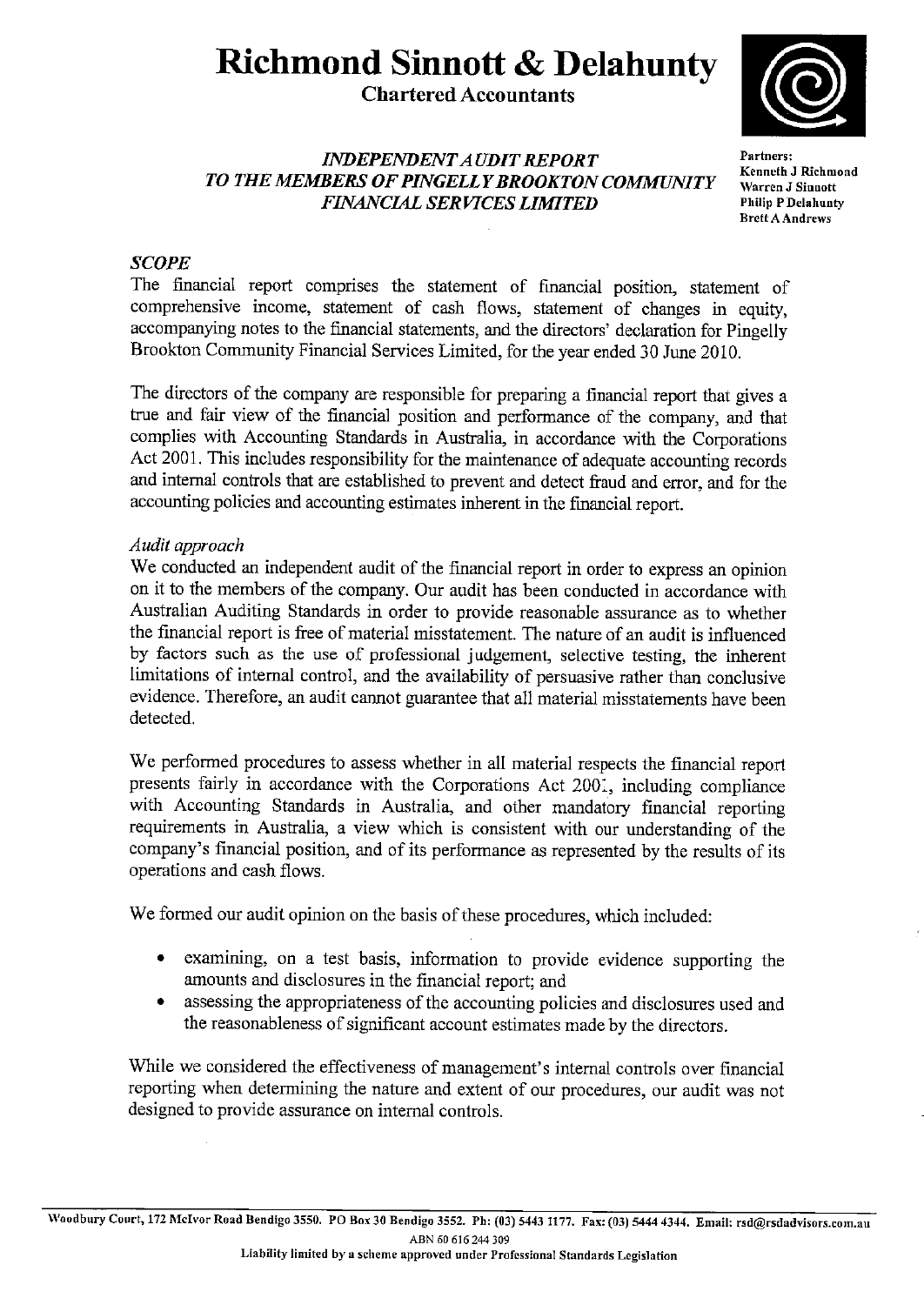We performed procedures to assess whether the substance of business transactions was accurately reflected in the financial report. These and our other procedures did not include consideration or judgement of the appropriateness or reasonableness of the business plans or strategies adopted by the directors and management of the company.

#### **INDEPENDENCE**

We are independent of the company, and have met the independence requirements of Australian professional ethical pronouncements and the Corporations Act 2001.

#### **AUDIT OPINION**

In our opinion, the financial report of Pingelly Brookton Community Financial Services Limited is in accordance with:

- $(a)$ the Corporations Act 2001 including:
	- $(1)$ giving a true and fair view of the company's financial position as at 30 June 2010 and of its performance for the year ended on that date; and
	- $(ii)$ complying with Accounting Standards and the Corporations Regulations 2001; and

 $(b)$ other mandatory professional reporting requirements in Australia.

Richmond Script & Delahary

RICHMOND SINNOTT & DELAHUNTY **Chartered Accountants** 

W. J. SINNOTT Partner Bendigo

Date: 6 September 2010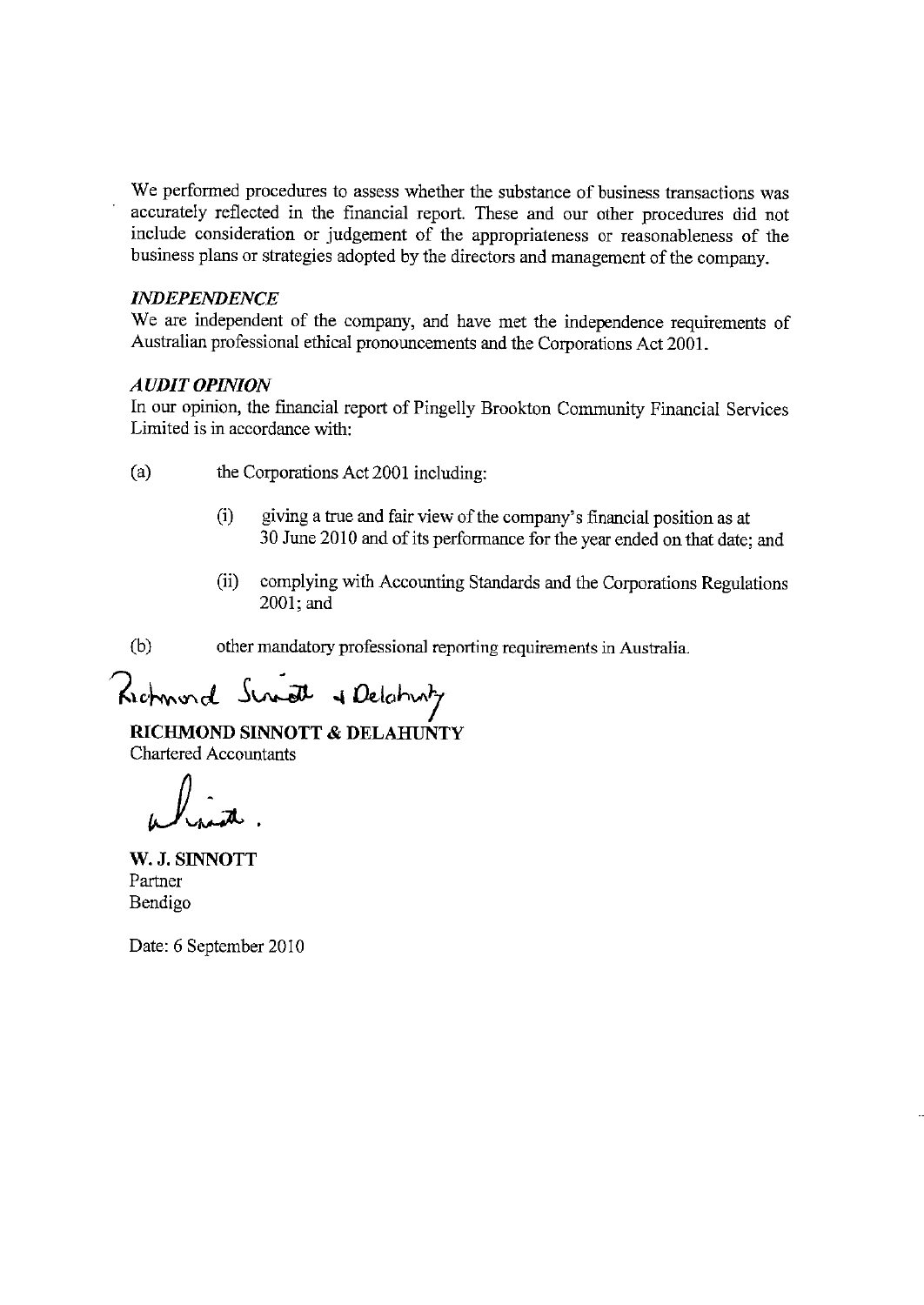# **Pingelly Brookton Community Financial Services Limited Financial Statements**

as at

**30 June 2010**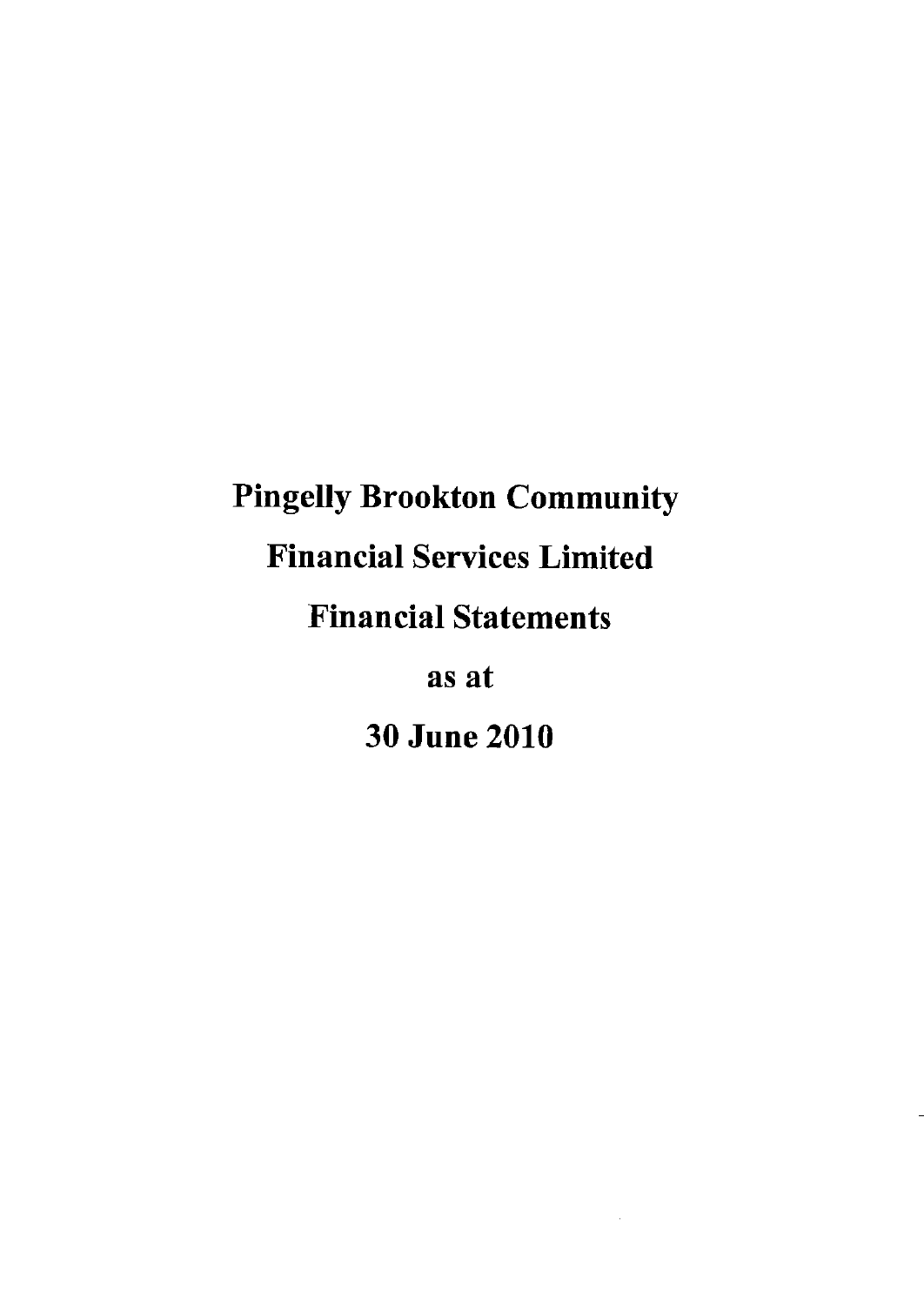Your Directors submit their report of the Company for the financial year ended 30 June 2010.

#### **Directors**

The names and details of the company's directors who held office during or since the end of the financial year are:

Evan John Hodges Chairman **Business Propietor** 

Victor Arthur Lee Non-Executive Director Farmer

Gregory Ronald Carter Non-Executive Director Licenced Post Office Proprietor

Rosemary Anne Watts Non-Executive Director Farmer

Bruce Eric John Sewell Non-Executive Director Certified Practising Accountant/Farmer

Colin Noel Mills Non-Executive Director Farmer

Leslie Robert Eyre Non-Executive Director **Business Proprietor** 

Valerie Margaret Cliff (appointed 5 November 2009) Non-Executive Director Teacher Aide

Brian Robert Weatherhead Non-Executive Director Retired

Directors were in office for this entire year unless otherwise stated.

No Directors have material interests in contracts or proposed contracts with the Company.

#### **Principal activities**

The principal activities of the Company during the course of the financial year were in providing community banking services under management rights to operate a franchised branch of Bendigo and Adelaide Bank Limited.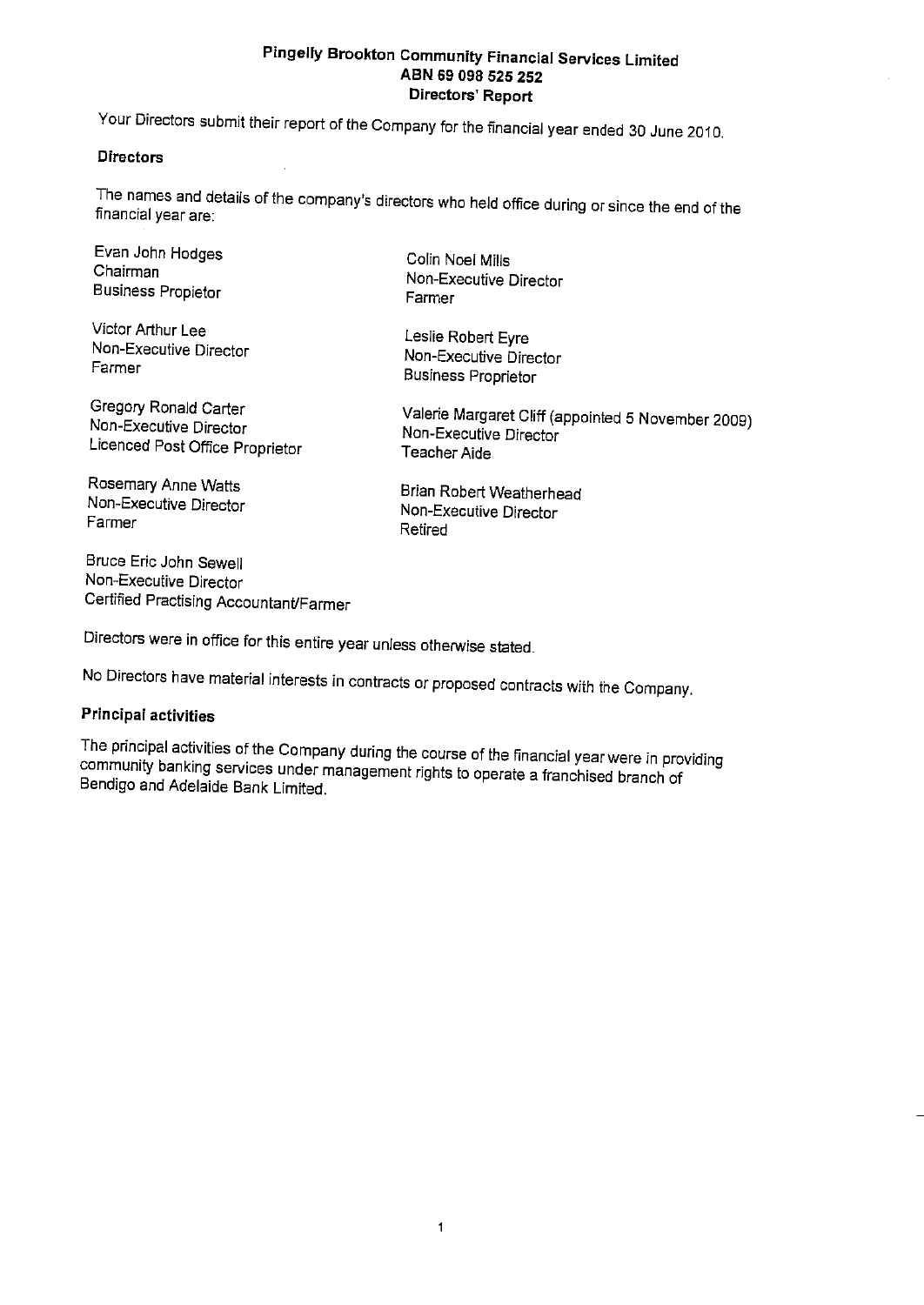There has been no significant changes in the nature of these activities during the year.

#### **Operating Results**

The profit of the Company for the financial year after provision for income tax was \$103,021 (2009: \$29,058).

#### Significant changes in the state of affairs

In the opinion of the directors there were no significant changes in the state of affairs of the company that occurred during the financial year under review not otherwise disclosed in this report.

## Significant events after the balance date

There are no matters or circumstances that have arisen since the end of the financial year that have significantly affected or may significantly affect the operations of the Company, the results of those operations or the state of affairs of the Company, in future years.

#### **Likely Developments**

The Company will continue its policy of providing banking services to the community.

#### **Directors' Benefits**

No Director has received or become entitled to receive, during or since the financial year, a benefit because of a contract made by the Company, controlled entity or related body corporate with a Director, a firm which a Director is a member or an entity in which a Director has a substantial financial interest. This statement excludes a benefit included in the aggregate amount of emoluments received or due and receivable by Directors shown in the Company's accounts, or the fixed salary of a full-time employee of the Company, controlled entity or related body corporate.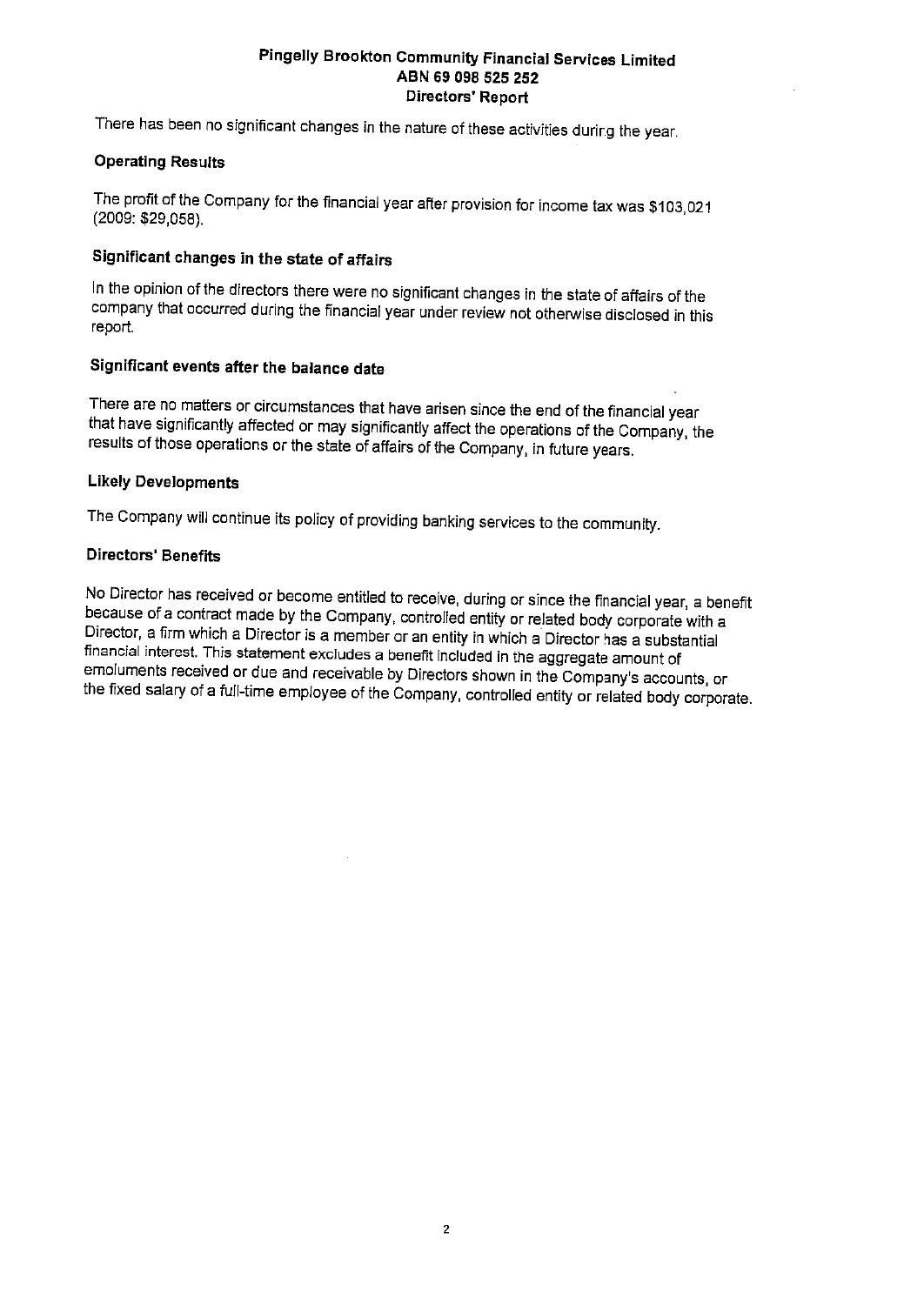## Indemnification and Insurance of Directors and Officers

The Company has agreed to indemnify each Officer (Director, Secretary or employee) out of assets of the Company to the relevant extent against any liability incurred by that person arising out of the discharge of their duties, except where the liability arises out of conduct involving dishonesty, negligence, breach of duty or the lack of good faith. The Company also has Officers Insurance for the benefit of Officers of the Company against any liability occurred by the Officer, which includes the Officer's liability for legal costs, in or arising out of the conduct of the business of the Company or in or arising out of the discharge of the Officer's duties.

Disclosure of the nature of the liability and the amount of the premium is prohibited by the confidentiality clause of the contract of insurance. The Company has not provided any insurance for an auditor of the Company or a related body corporate.

#### **Directors Meetings**

The number of Directors meetings attended during the year were:

| <b>Director</b>                                    | <b>Board</b><br>Meetings # |
|----------------------------------------------------|----------------------------|
| Evan John Hodges                                   | 10(11)                     |
| Colin Noel Mills                                   | 11(11)                     |
| Victor Arthur Lee                                  | 10(11)                     |
| Leslie Robert Eyre                                 | 8(11)                      |
| Gregory Ronald Carter                              | 9(11)                      |
| Valerie Margaret Cliff (appointed 5 November 2009) | 5(6)                       |
| Rosemary Anne Watts                                | 10 (11)                    |
| Brian Robert Weatherhead                           | 9(11)                      |
| Bruce Eric John Sewell                             | 9(11)                      |

# The first number is the meetings attended while in brackets is the number of meetings eligible to attend.

#### **Company Secretary**

Colin Mills has been the company secretary of Pingelly Brookton Community Financial Services Limited since 2002. Colin's qualifications and experience include being a resident and farmer since 1965. He served as a Shire Councillor from 1977-1993, including 5 years serving as Chairman.

#### **Corporate Governance**

The Company has implemented various corporate governance practices, which include:

- Director approval of operating budgets and monitoring of progress against these budgets;  $(a)$
- $(b)$ Ongoing Director training; and
- Monthly Director meetings to discuss performance and strategic plans.  $(c)$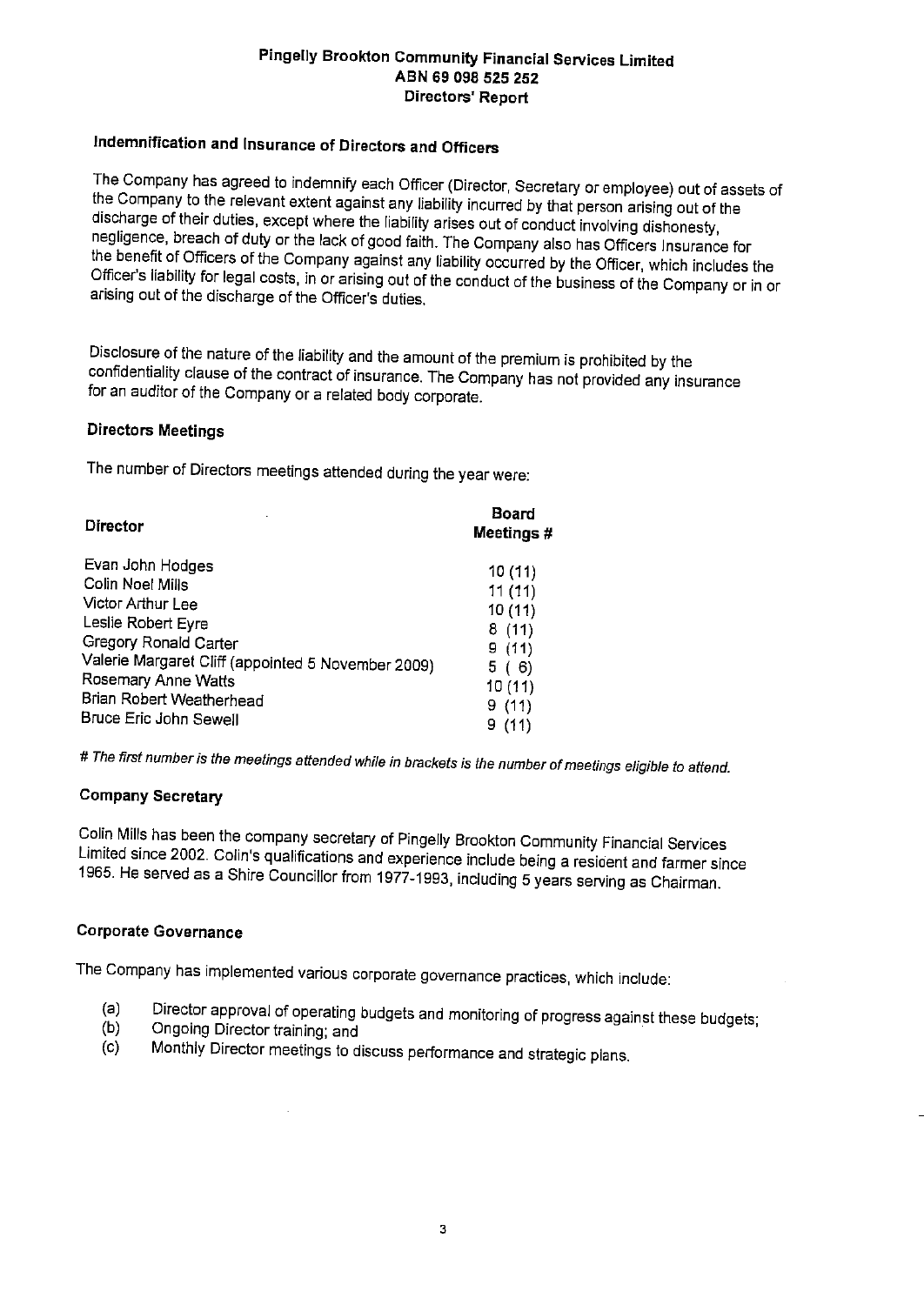#### **Auditor Independence Declaration**

The directors received the following declaration from the auditor of the Company:

**Richmond Sinnott & Delahunty** 

**Chartered Accountants** 



172 McIvor Road  $POBox30$ Bendigo. 3552 Ph. 03 5443 1177 Fax. 03 5444 4344 E-mail: rsd@rsdadvisors.com.au

#### Auditor's Independence Declaration

In relation to our audit of the financial report of Pingelly Brookton Community Financial Services Limited for the financial year ended 30 June 2010, to the best of my knowledge and belief, there have been no contraventions of the auditor independence requirements of the Corporations Act 2001 or any applicable code of professional conduct.

**Warren Sinnott** Partner **Richmond Sinnott & Delahunty Bendigo** 6 September 2010

Signed in accordance with a resolution of the Board of Directors at Pingelly on 6 September 2010.

Evan John Hodges, Chairman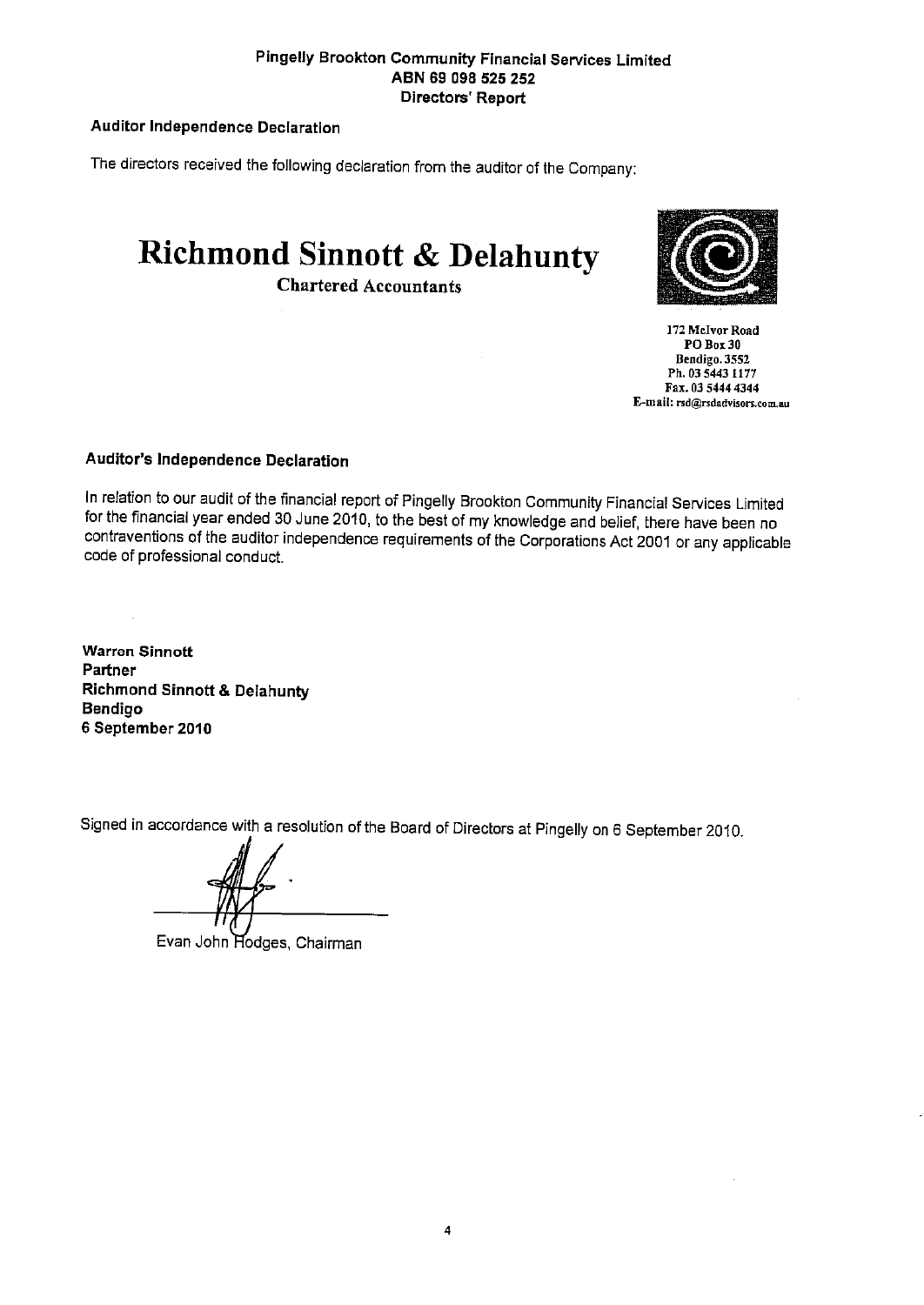#### Pingelly Brookton Community Financial Services Limited ABN 69 098 525 252 **Statement of Comprehensive Income** for the year ended 30 June 2010

|                                                                         | <b>Notes</b>   | 2010<br>₹      | 2009<br>$\mathbf{\underline{s}}$ |
|-------------------------------------------------------------------------|----------------|----------------|----------------------------------|
| Revenue from ordinary activities                                        | $\overline{2}$ | 742,343        | 601,404                          |
| Employee benefits expense                                               | 3              | (329, 872)     | (320, 851)                       |
| Charitable donations and sponsorship                                    |                | (27, 223)      | (8, 202)                         |
| Depreciation and amortisation expense                                   | 3              | (28, 447)      | (24, 237)                        |
| Finance costs                                                           | 3              | (25, 712)      | (22, 448)                        |
| Other expenses from ordinary activities                                 |                | (195,403)      | (184,058)                        |
| Profit before income tax expense                                        |                | 135,686        | 41,608                           |
| Income tax expense                                                      | 4              | 32,665         | 12,550                           |
| Profit after income tax expense                                         |                | 103,021        | 29,058                           |
| Other comprehensive income                                              |                |                |                                  |
| Total comprehensive income                                              |                | 103,021        | 29,058                           |
| Earnings per share (cents per share)<br>- basic for profit for the year | 23             |                |                                  |
| - diluted for profit for the year                                       | 23             | 17.78<br>17.78 | 5.02<br>5.02                     |

 $\mathcal{A}^{\mathcal{A}}$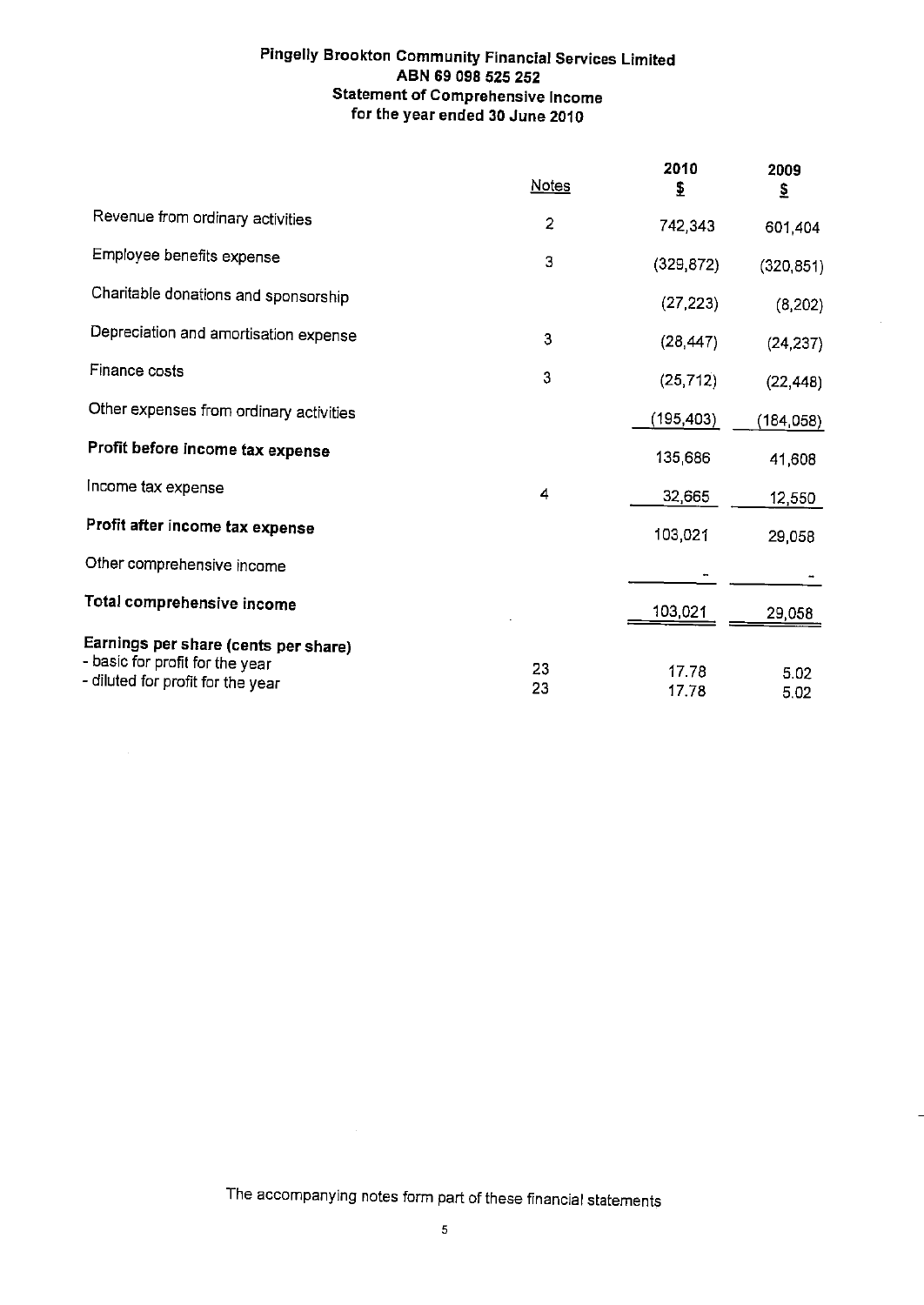#### **Pingelly Brookton Community Financial Services Limited** ABN 69 098 525 252 **Statement of Financial Position** As at 30 June 2010

 $\mathcal{L}$ 

|                                      |              | 2010                     | 2009             |
|--------------------------------------|--------------|--------------------------|------------------|
|                                      | <b>Notes</b> | $\mathbf{\underline{s}}$ | \$               |
| <b>Current Assets</b>                |              |                          |                  |
| Cash and cash equivalents            | 6            |                          |                  |
| Receivables                          | 7            | 11,301                   | 9,633            |
| Other current assets                 | 8            | 60,383                   | 53,149           |
| <b>Total Current Assets</b>          |              | 8,286                    | 8,102            |
|                                      |              | 79,970                   | 70,884           |
| <b>Non-Current Assets</b>            |              |                          |                  |
| Property, plant and equipment        |              |                          |                  |
| Deferred tax assets                  | 9            | 394,489                  | 398,129          |
| Intangible assets                    | 4            | 110,549                  | 143,214          |
| <b>Total Non-Current Assets</b>      | 10           | 20,323                   | 30,545           |
|                                      |              | 525,361                  | 571,888          |
| <b>Total Assets</b>                  |              |                          |                  |
|                                      |              | 605,331                  | $\sqrt{642,772}$ |
| <b>Current Liabilities</b>           |              |                          |                  |
| Payables                             |              |                          |                  |
| Loans and borrowings                 | 11           | 32,711                   | 33 298           |
| Provisions                           | 12           | 40,398                   | 157,078          |
| <b>Total Current Liabilities</b>     | 13           | 23,529                   | 24,535           |
|                                      |              | 96,638                   | 214,911          |
|                                      |              |                          |                  |
| <b>Non-Current Liabilities</b>       |              |                          |                  |
| Loans and borrowings                 | 12           | 286,705                  | 309,138          |
| Provisions                           | 13           | 2,329                    | 2,085            |
| <b>Total Non-Current Liabilities</b> |              | 289,034                  | 311,223          |
|                                      |              |                          |                  |
| <b>Total Liabilities</b>             |              | 385,672                  | 526,134          |
|                                      |              |                          |                  |
| <b>Net Assets</b>                    |              | 219,659                  | 116,638          |
|                                      |              |                          |                  |
| <b>Equity</b>                        |              |                          |                  |
| Share capital                        | 14           | 579,410                  | 579,410          |
| <b>Accumulated losses</b>            | 15           | (359,751)                | (462,772)        |
| <b>Total Equity</b>                  |              | 219,659                  | 116,638          |
|                                      |              |                          |                  |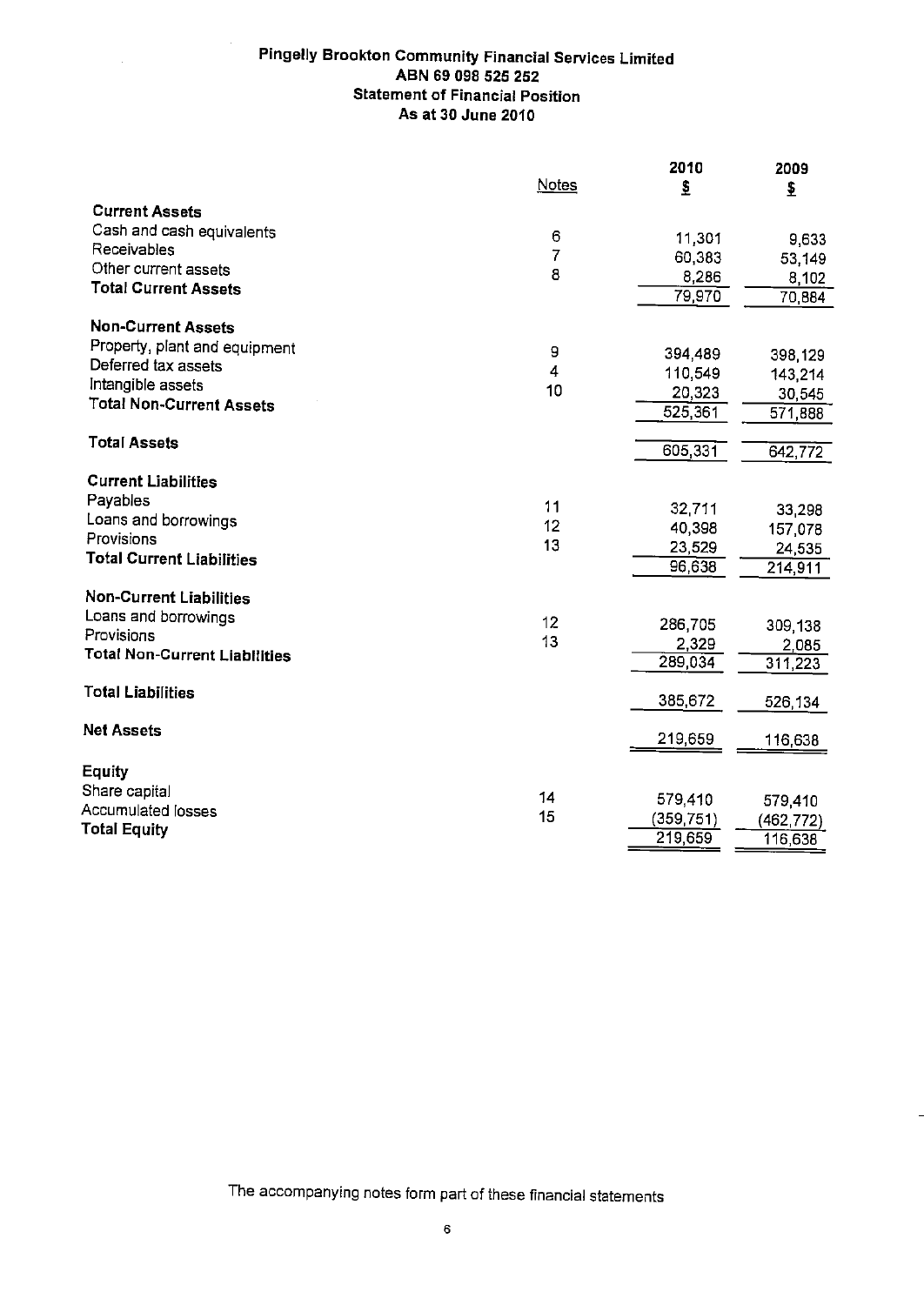#### **Pingelly Brookton Community Financial Services Limited** ABN 69 098 525 252 **Statement of Cash Flows** For the year ended 30 June 2010

|                                                                                                   | <b>Notes</b>    | 2010<br>$\frac{1}{2}$ | 2009<br>₹      |
|---------------------------------------------------------------------------------------------------|-----------------|-----------------------|----------------|
| <b>Cash Flows From Operating Activities</b>                                                       |                 |                       |                |
| Cash receipts in the course of operations                                                         |                 | 808,459               | 658,011        |
| Cash payments in the course of operations<br>Interest paid                                        |                 | (627, 382)            | (605, 534)     |
| Interest received                                                                                 |                 | (25, 712)             | (22, 448)<br>6 |
| Net cash flows from/(used in) operating activities                                                |                 |                       |                |
|                                                                                                   | 16 <sub>D</sub> | 155,366               | 30,035         |
|                                                                                                   |                 |                       |                |
| <b>Cash Flows From Investing Activities</b>                                                       |                 |                       |                |
| Payment for intangible assets                                                                     |                 |                       | (1, 113)       |
| Payments for property, plant and equipment<br>Proceeds from sale of property, plant and equipment |                 | (14, 585)             | (400, 386)     |
|                                                                                                   |                 |                       | 21,608         |
| Net cash flows from/(used in) investing activities                                                |                 | (14, 585)             | (379, 891)     |
|                                                                                                   |                 |                       |                |
| <b>Cash Flows From Financing Activities</b>                                                       |                 |                       |                |
| Dividends paid                                                                                    |                 |                       | (17, 382)      |
| Proceeds from / (repayment of) borrowings                                                         |                 | (17, 367)             | 286,102        |
| Net cash flows from/(used in) financing activities                                                |                 | (17, 367)             |                |
|                                                                                                   |                 |                       | 268,720        |
| Net increase/(decrease) in cash held                                                              |                 | 123,414               | (81, 136)      |
| Cash and cash equivalents at start of year                                                        |                 | (112, 113)            | (30, 977)      |
|                                                                                                   |                 |                       |                |
| Cash and cash equivalents at end of year                                                          | 16a             | 11,301                | (112, 113)     |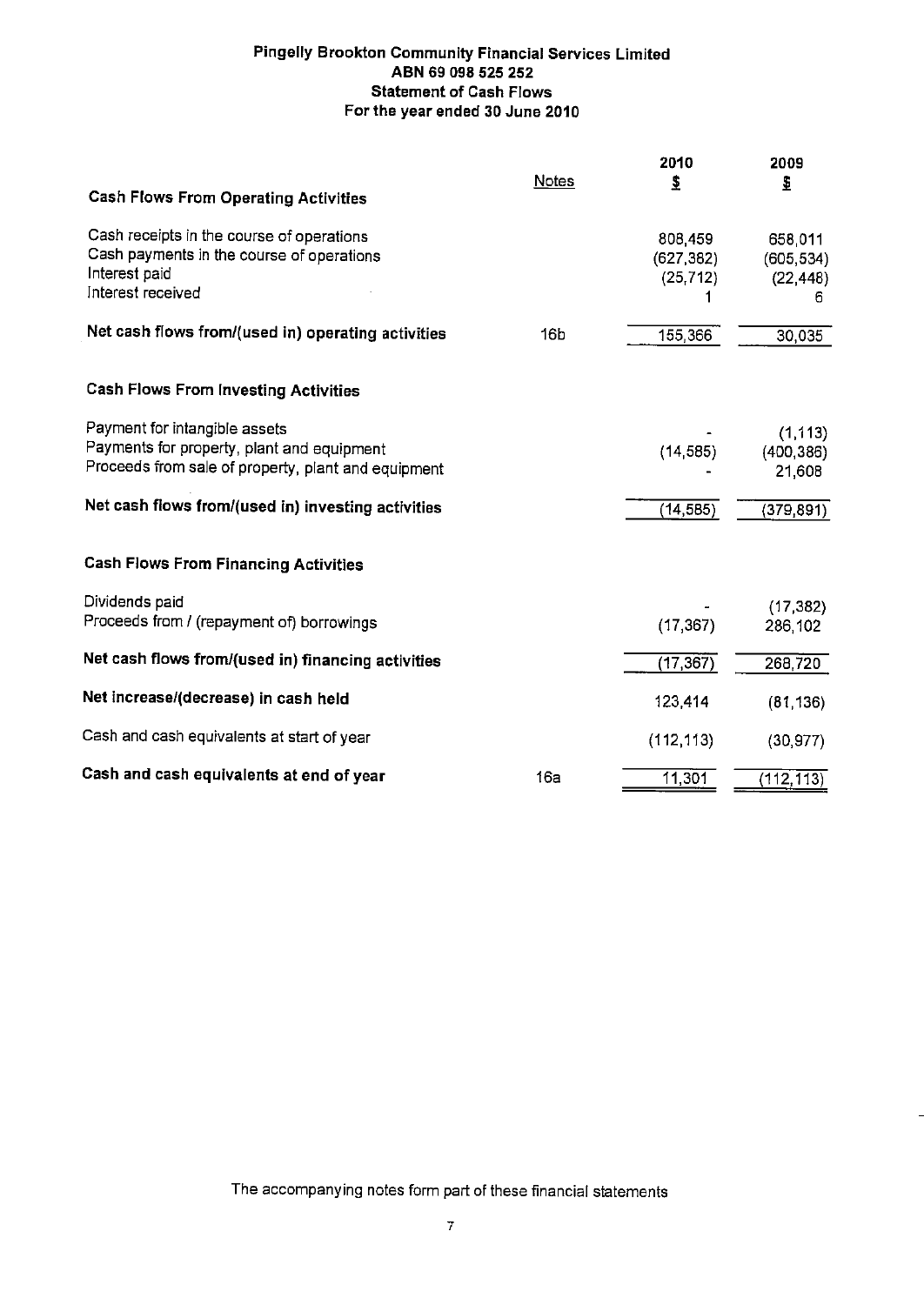#### **Pingelly Brookton Community Financial Services Limited** ABN 69 098 525 252 **Statement of Changes in Equity** for the year ended 30 June 2010

|                                 | <b>Notes</b> | 2010<br>₹  | 2009<br>\$ |
|---------------------------------|--------------|------------|------------|
| <b>SHARE CAPITAL</b>            |              |            |            |
| Balance at start of year        |              | 579,410    | 579,410    |
| Issue of share capital          |              |            |            |
| Share issue costs               |              |            |            |
| Balance at end of year          |              | 579,410    | 579,410    |
| <b>ACCUMULATED LOSSES</b>       |              |            |            |
| Balance at start of year        |              | (462, 772) | (474, 448) |
| Profit after income tax expense |              | 103,021    | 29,058     |
| Dividends paid                  | 22           |            | (17, 382)  |
| Balance at end of year          |              | (359, 751) | (462, 772) |

 $\ddot{\phantom{a}}$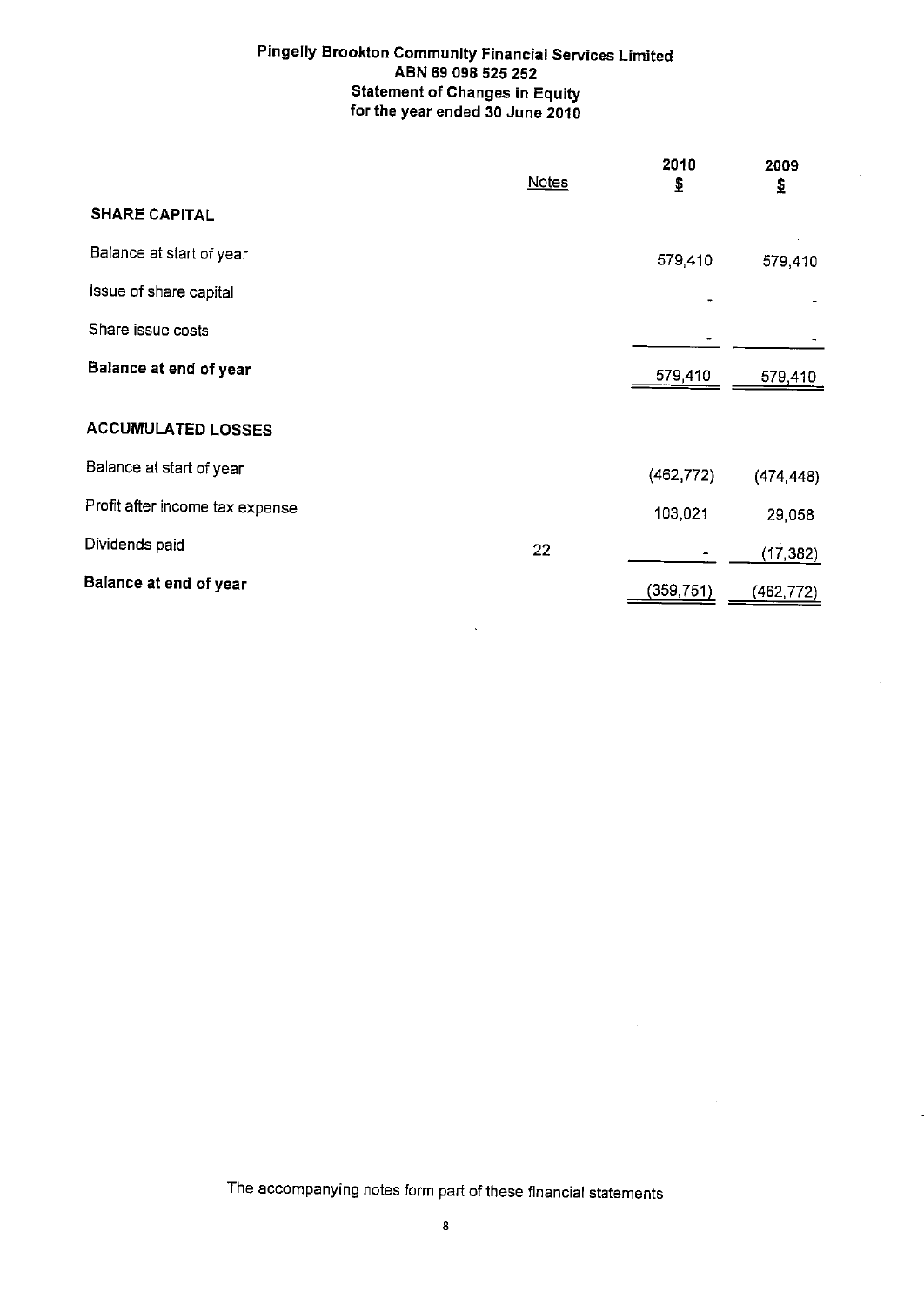#### 1. Basis of preparation of the Financial Report

#### (a) Basis of preparation

Pingelly Brookton Community Financial Services Limited ('the Company') is domiciled in Australia. The financial statements for the year ending 30 June 2010 are presented in Australian dollars. The Company was incorporated in Australia and the principal operations involve providing community banking services.

The financial statements have been prepared on an accruals basis and are based on historical costs and do not take into account changing money values or, except where stated, current valuations of non-current assets.

The financial statements require judgements, estimates and assumptions to be made that affect the application of accounting policies. Actual results may differ from these estimates.

The financial statements were authorised for issue by the Directors on 6 September 2010.

#### (b) Statement of compliance

The financial report is a general purpose financial report, which has been prepared in accordance with Australian Accounting Standards (including Australian Interpretations) adopted by the Australian Accounting Standards Board and the Corporations Act 2001. The financial report of the Company complies with International Financial Reporting Standards and interpretations adopted by the International Accounting Standards Board. Australian Accounting Standards that have been recently issued or amended, but are not yet effective, have not been adopted in the preparation of this financial report.

#### (c) Significant accounting policies

The following is a summary of the material accounting policies adopted. The accounting policies have been consistently applied and are consistent with those applied in the 30 June 2009 financial statements.

#### Income tax

Deferred income tax is provided on all temporary differences at the reporting date between the tax bases of assets and liabilities and their carrying amounts for financial reporting purposes.

Deferred income tax liabilities are recognised for all taxable temporary differences.

Deferred income tax assets are recognised for all deductible temporary differences, carry-forward of unused tax assets and unused tax losses, to the extent that it is probable that taxable profit will be available against which the deductible temporary differences, and the carry-forward of unused tax assets and unused tax losses can be utilised.

The carrying amount of deferred income tax assets is reviewed at each reporting date and reduced to the extent that it is no longer probable that sufficient taxable profit will be available to allow all or part of the deferred income tax asset to be utilised.

Deferred income tax assets and liabilities are measured at the tax rates that are expected to apply to the year when the asset is realised or the liability is settled.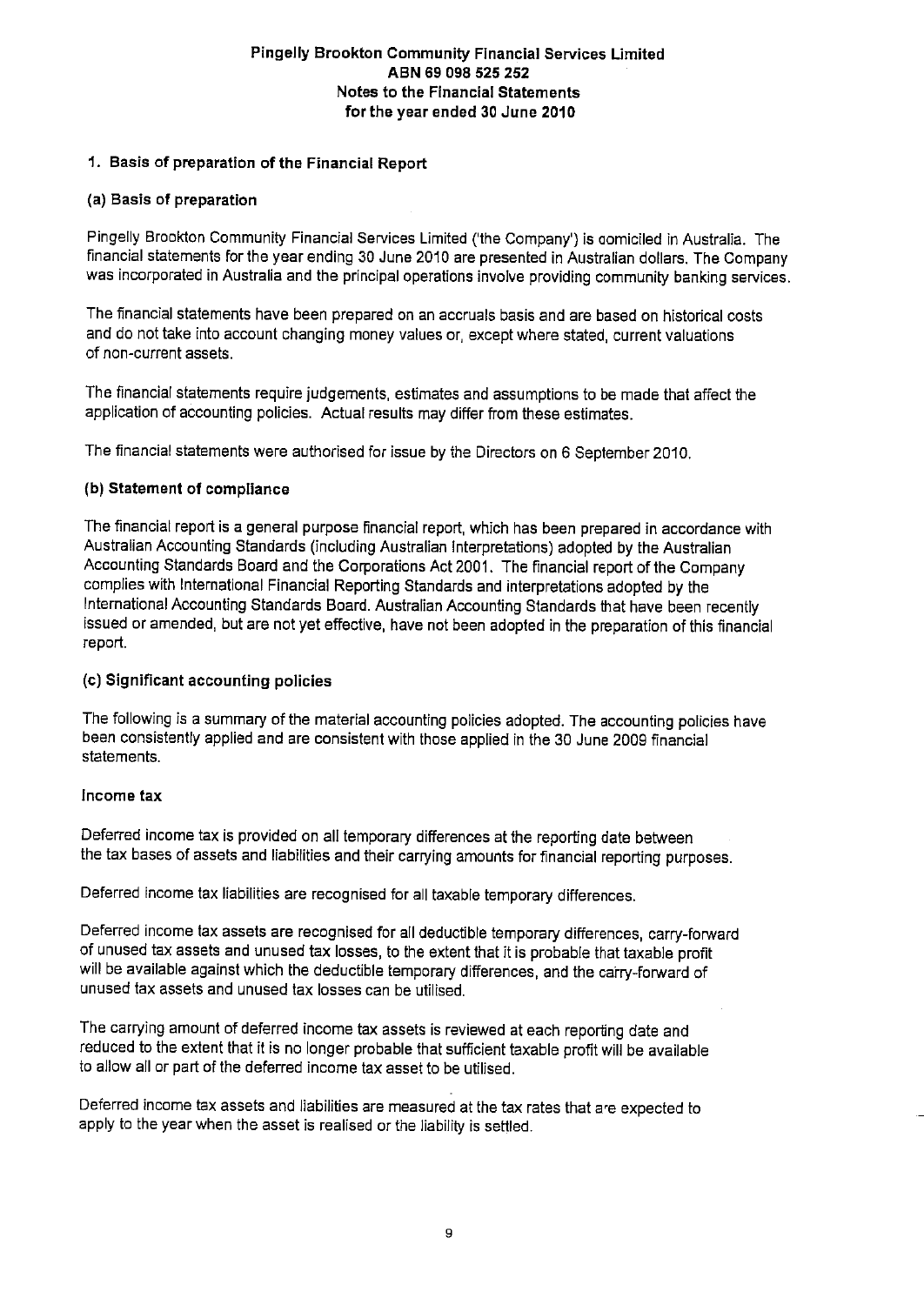#### 1. Basis of preparation of the Financial Report (continued)

#### Property, plant and equipment

Property, plant and equipment are brought to account at cost less accumulated depreciation and any impairment in value.

Land and buildings are measured at fair value less accumulated depreciation.

Depreciation is calculated on a straight line basis over the estimated useful life of the asset as follows:

| Class of Asset         | <b>Depreciation Rate</b> |
|------------------------|--------------------------|
| <b>Buildings</b>       | 2.5%                     |
| Furniture and fittings | 20%                      |
| Motor vehicle          | 25%                      |

#### Impairment

The carrying values of plant and equipment are reviewed for impairment when events or changes in circumstances indicate the carrying value may not be recoverable.

If any such indication exists and where the carrying value exceeds the estimated recoverable amount, the assets or cash-generating units are written down to their recoverable amount.

The recoverable amount of plant and equipment is the greater of fair value less costs to sell and value in use. In assessing value in use, the estimated future cash flows are discounted to their present value using a pre-tax discount rate that reflects current market assessments of the time value of money and the risks specific to the asset.

#### Revaluations

Following initial recognition at cost, land and buildings are carried at a revalued amount which is the fair value at the date of the revaluation less any subsequent accumulated depreciation on buildings and accumulated impairment losses.

Fair value is determined by reference to market based evidence, which is the amount for which the assets could be exchanged between a knowledgeable willing buyer and a knowledgeable willing seller in an arm's length transaction as at the valuation date.

#### Recoverable amount of assets

At each reporting date, the Company assesses whether there is any indication that an asset is impaired. Where an indicator of impairment exists, the Company makes a formal estimate of the recoverable amount. Where the carrying amount of an asset exceeds its recoverable amount the asset is considered impaired and is written down to its recoverable amount.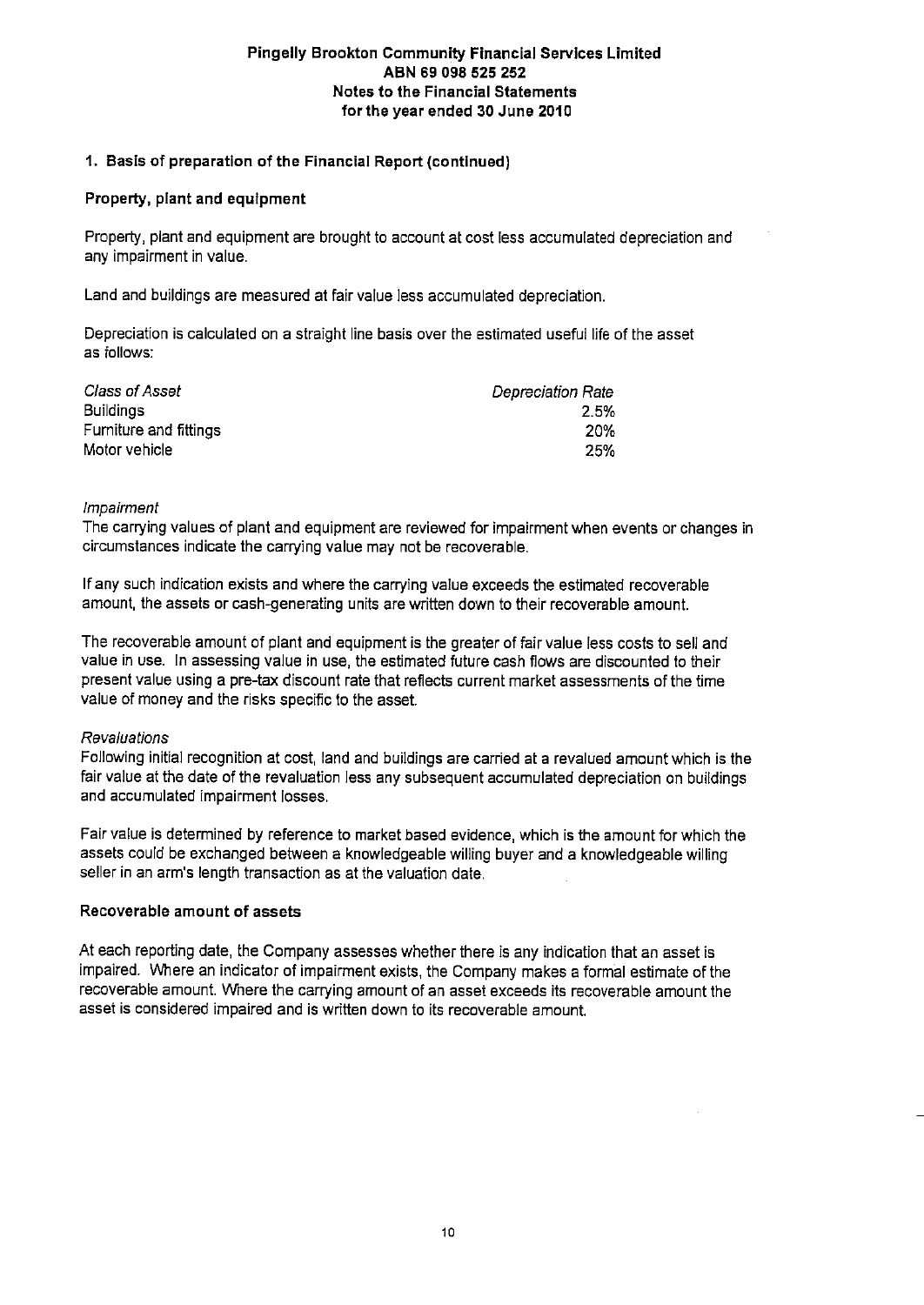#### 1. Basis of preparation of the Financial Report (continued)

#### Goods and services tax

Revenues, expenses and assets are recognised net of the amount of goods and services tax (GST), except where the amount of GST incurred is not recoverable from the taxation authority. In these circumstances, the GST is recognised as part of the cost of acquisition of the asset or as part of the expense.

Receivables and payables are stated with the amount of GST included.

The net amount of GST recoverable from, or payable to, the taxation authority is included as part of receivables or payables in the Statement of Financial Position. Cash flows are included in the Statement of Cash Flows on a gross basis.

The GST components of cash flows arising from investing and financing activities which are recoverable from, or payable to, the ATO are classified as operating cash flows.

#### **Employee Benefits**

The provision for employee benefits to wages, salaries and annual leave represents the amount which the Company has a present obligation to pay resulting from employees' services provided up to the reporting date. The provision has been calculated on undiscounted amounts based on wage and salary rates expected to be paid and includes related on-costs.

The Company contributes to a defined contribution plan. Contributions to employee superannuation funds are charged against income as incurred.

#### Intangibles

Establishment costs have been initially recorded at cost and amortised on a straight line basis at a rate of 20% per annum.

#### Cash

Cash on hand and in banks are stated at nominal value.

For the purposes of the statement of cash flows, cash includes cash on hand and in banks and investments in money market instruments, net of outstanding bank overdrafts.

#### **Comparative Figures**

Where required by Accounting Standards comparative figures have been adjusted to conform with changes in presentation for the current financial year.

#### Revenue

Interest and fee revenue is recognised when earned. All revenue is stated net of the amount of goods and services tax (GST).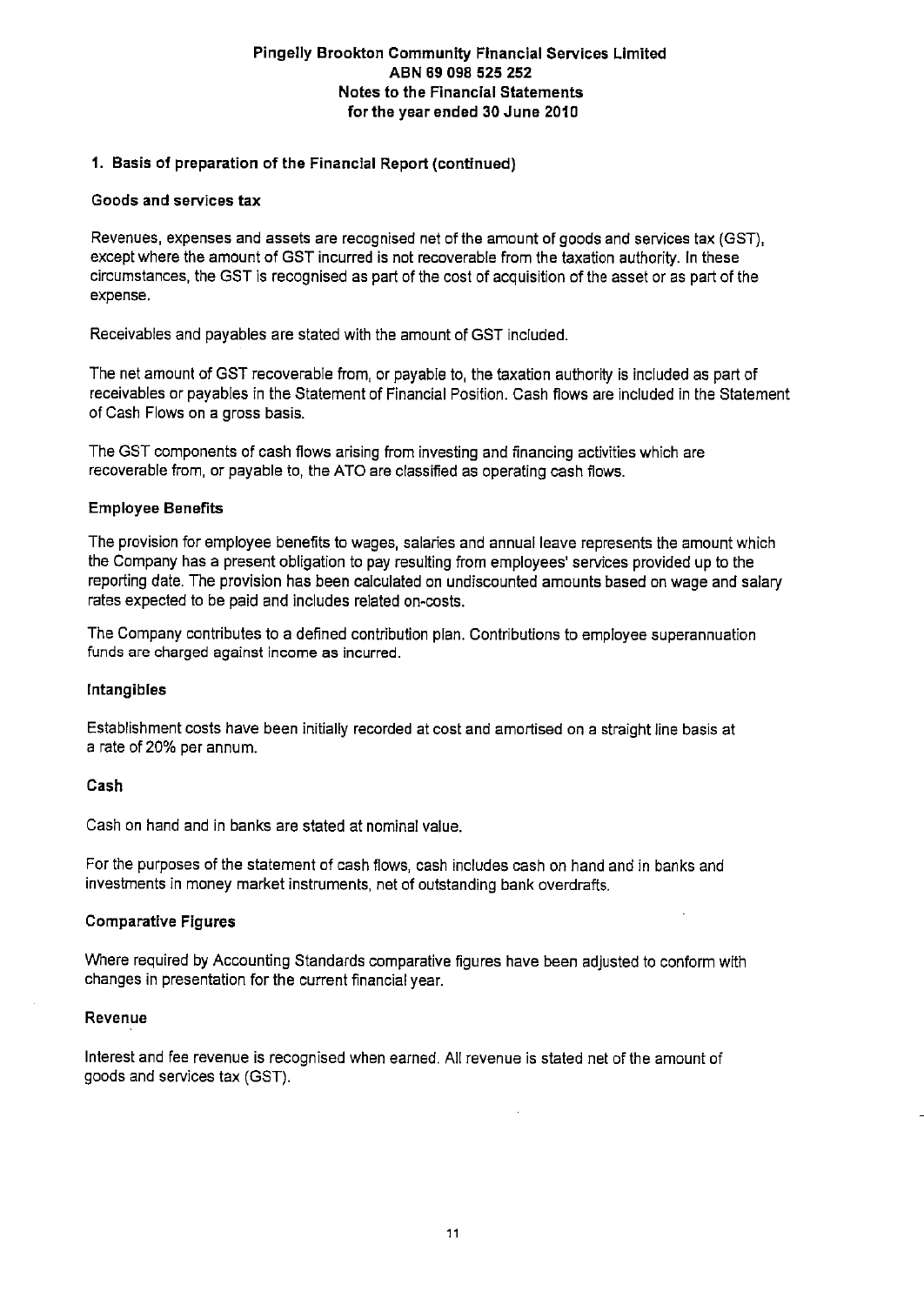#### 1. Basis of preparation of the Financial Report (continued)

#### **Receivables and Payables**

Receivables and payables are non interest bearing and generally have payment terms of between 30 and 90 days. Receivables are recognised and carried at original invoice amount less a provision for any uncollected debts. Liabilities for trade creditors and other amounts are carried at cost that is the fair value of the consideration to be paid in the future for goods and services received, whether or not billed to the Company.

#### **Loans and Borrowings**

All loans are measured at the principal amount. Interest is recognised as an expense as it accrues.

#### **Provisions**

Provisions are recognised when the economic entity has a legal, equitable or constructive obligation to make a future sacrifice of economic benefits to other entities as a result of past transactions or other past events, it is probable that a future sacrifice of economic benefits will be required and a reliable estimate can be made of the amount of the obligation.

A provision for dividends is not recognised as a liability unless the dividends are declared, determined or publicly recommended on or before the reporting date.

#### **Share Capital**

Issued and paid up capital is recognised at the fair value of the consideration received by the Company. Any transaction costs arising on the issue of ordinary shares are recognised directly in equity as a reduction of the share proceeds received.

| 2. Revenue from ordinary activities              | 2010<br>₹ | 2009<br>↨ |
|--------------------------------------------------|-----------|-----------|
| Operating activities                             |           |           |
| - services commissions                           | 712,874   | 578,053   |
| - other revenue                                  | 29,468    | 23.345    |
| Total revenue from operating activities          | 742,342   | 601,398   |
| Non-operating activities:<br>- interest received |           | 6         |
|                                                  |           |           |
| Total revenue from ordinary activities           | 742,343   | 601,404   |
|                                                  |           |           |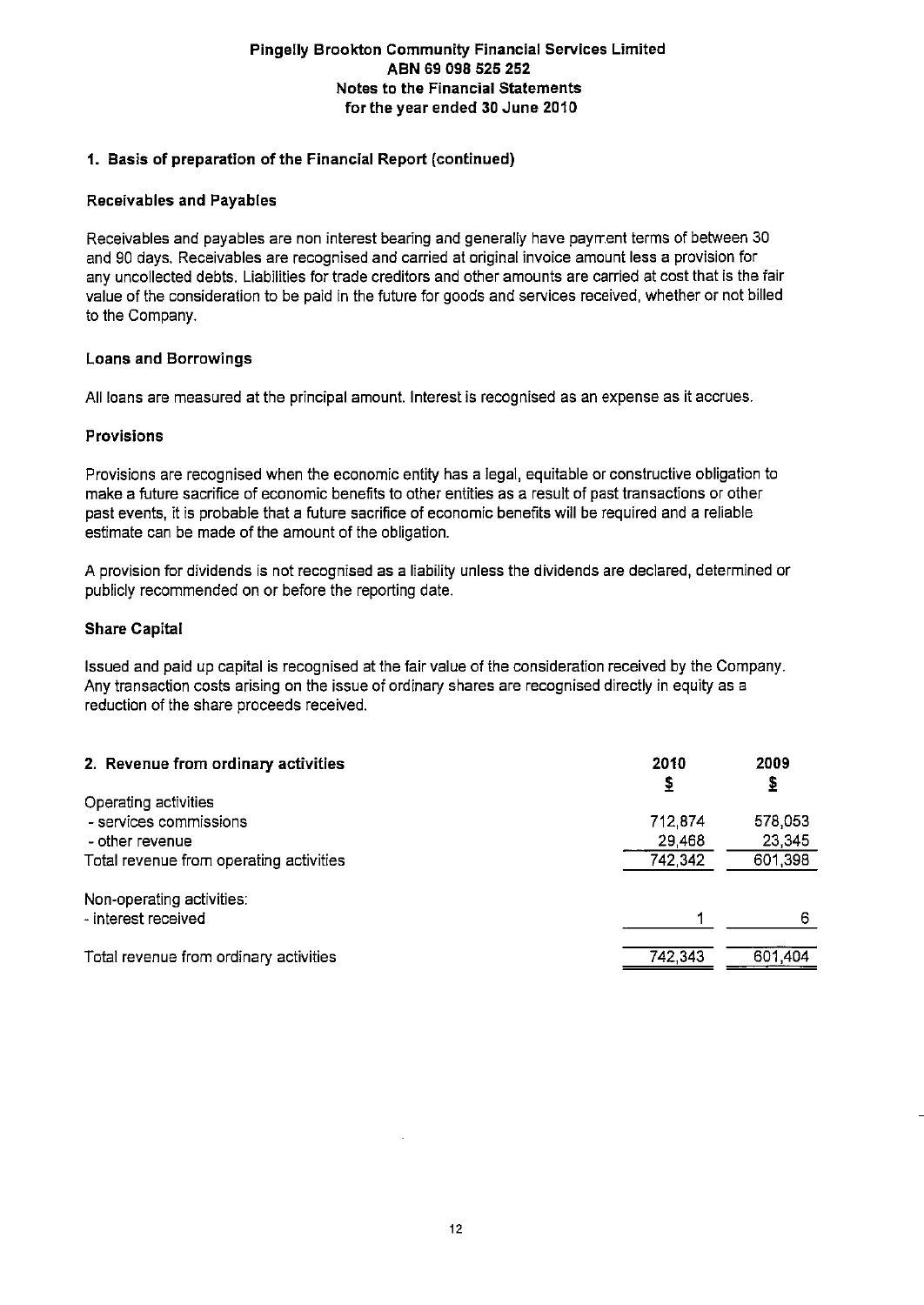| 3. Expenses                                                                                            | 2010<br>\$ | 2009<br>\$      |
|--------------------------------------------------------------------------------------------------------|------------|-----------------|
| Employee benefits expense                                                                              |            |                 |
| - wages and salaries                                                                                   | 283,777    | 274,417         |
| - superannuation costs                                                                                 | 31,103     | 32,973          |
| - workers' compensation costs                                                                          | 1,500      | 1,305           |
| - other costs                                                                                          | 13,492     | 12,156          |
|                                                                                                        | 329,872    | 320,851         |
| Depreciation of non-current assets:                                                                    |            |                 |
| - plant and equipment                                                                                  | 18,225     | 14,107          |
| Amortisation of non-current assets:                                                                    |            |                 |
| - intangibles                                                                                          | 10,222     | 10,130          |
|                                                                                                        | 28,447     | $\sqrt{24,237}$ |
| Finance Costs:                                                                                         |            |                 |
| - Interest paid                                                                                        | 25,712     | 22,448          |
| Bad debts                                                                                              | 1,390      | 1,157           |
| 4. Income Tax Expense                                                                                  |            |                 |
| The prima facie tax on profit before income tax<br>is reconciled to the income tax expense as follows: |            |                 |
| Prima facie tax on profit before income tax at 30%                                                     | 40,706     | 12,482          |
| Add/(less) tax effect of:<br>- Non-deductible/ (other deductible) expenses                             | (8,041)    | 68              |
| Current income tax expense                                                                             | 32,665     | 12,550          |
| Income tax expense                                                                                     | 32,665     | 12,550          |
| Deferred tax assets                                                                                    |            |                 |
| Future income tax benefits arising from tax losses are                                                 |            |                 |
| recognised at reporting date as realisation of the                                                     |            |                 |
| benefit is regarded as probable.                                                                       | 110,549    | 143,214         |
|                                                                                                        |            |                 |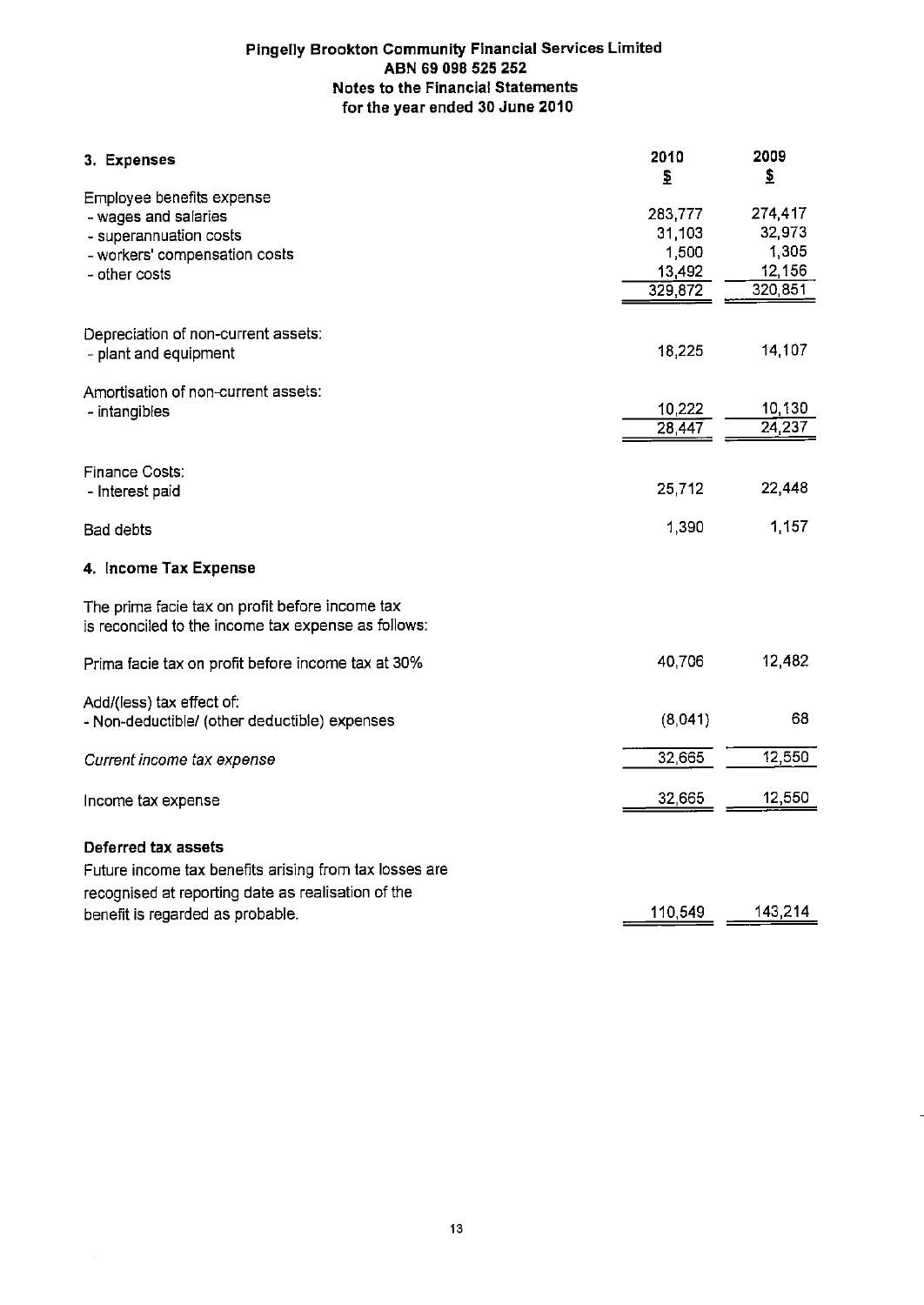| 5. Auditors' Remuneration                                | 2010<br>₹            | 2009<br>₹           |
|----------------------------------------------------------|----------------------|---------------------|
| Amounts received or due and receivable by Richmond       |                      |                     |
| Sinnott & Delahunty, for:                                |                      |                     |
| - Audit or review of the financial report of the Company | 3,900                | 3,650               |
| - Other services in relation to the Company              | 3,900                | 2,175<br>5,825      |
|                                                          |                      |                     |
| 6. Cash and Cash Equivalents                             |                      |                     |
| Cash at bank and on hand                                 | 11,301               | 9,633               |
|                                                          |                      |                     |
| 7. Receivables                                           |                      |                     |
| Trade debtors                                            | 60,383               | 53,149              |
|                                                          |                      |                     |
| 8. Other Assets                                          |                      |                     |
| Prepayments                                              | 8,286                | 8,102               |
| 9. Property, Plant and Equipment                         |                      |                     |
|                                                          |                      |                     |
| Land at cost                                             | 77,520               | 77,520              |
| <b>Buildings</b>                                         |                      |                     |
| At cost                                                  | 289,406              | 289,406             |
| Less accumulated depreciation                            | (12, 410)<br>276,996 | (5, 174)<br>284,232 |
|                                                          |                      |                     |
| Furniture and fittings                                   |                      |                     |
| At cost                                                  | 27,363               | 12,778              |
| Less accumulated depreciation                            | (9,770)              | (6, 241)            |
|                                                          | 17,593               | 6,537               |
| Motor vehicles                                           |                      |                     |
| At cost                                                  | 32,782               | 32,782              |
| Less accumulated depreciation                            | (10, 402)            | (2,942)             |
|                                                          | 22,380               | 29,840              |
| Total written down value                                 | 394,489              | 398,129             |
|                                                          |                      |                     |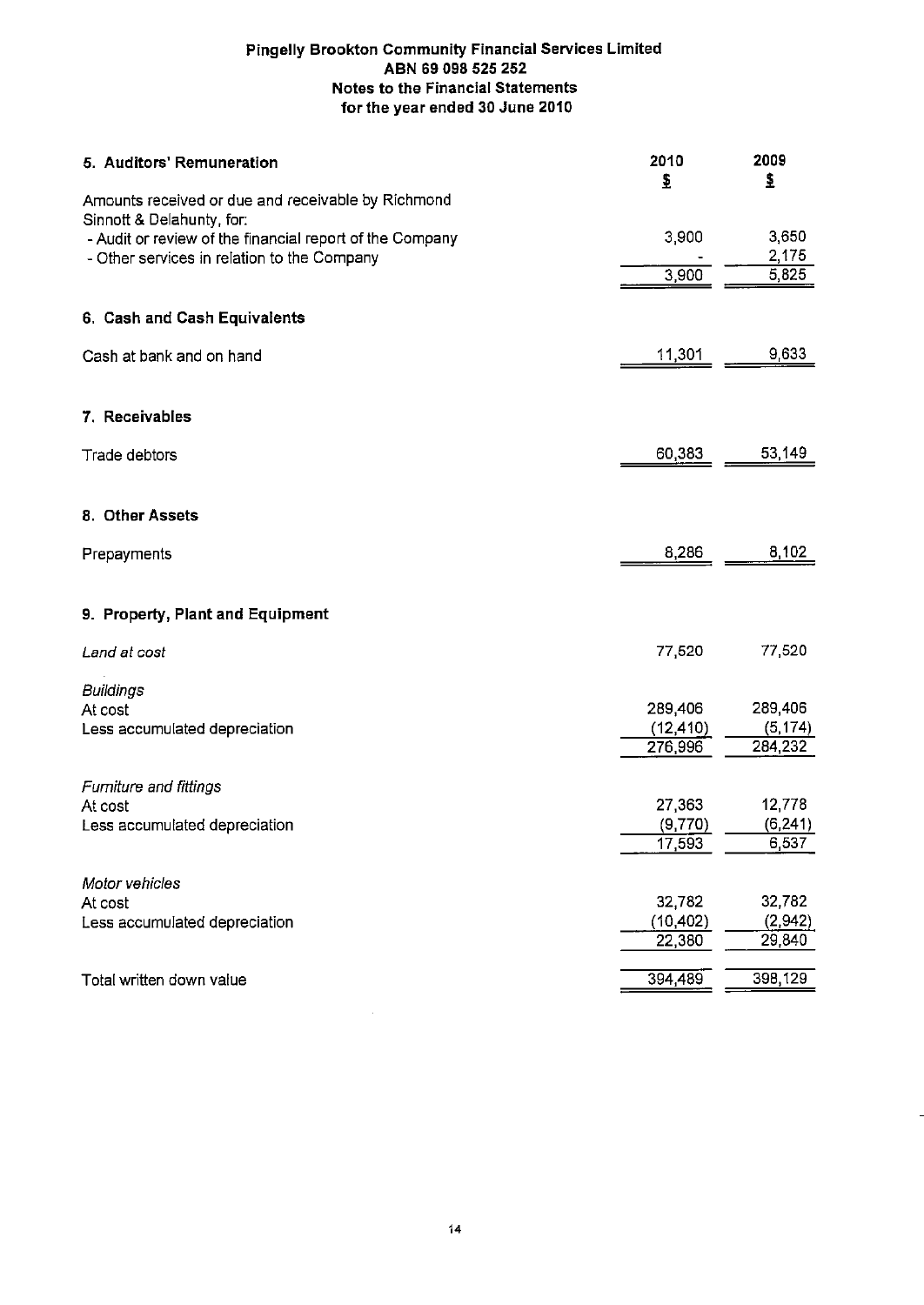| 9. Property, Plant and Equipment (continued)           | 2010<br>£           | 2009<br>₿           |
|--------------------------------------------------------|---------------------|---------------------|
| Movements in carrying amounts                          |                     |                     |
| <b>Buildings</b>                                       |                     |                     |
| Carrying amount at beginning of year                   | 284,232             |                     |
| Additions                                              |                     | 289,406             |
| Disposals                                              |                     |                     |
| Depreciation expense<br>Carrying amount at end of year | (7, 236)<br>276,996 | (5, 174)<br>284,232 |
|                                                        |                     |                     |
| <b>Furniture and fittings</b>                          |                     |                     |
| Carrying amount at beginning of year                   | 6,537               | 7.704               |
| Additions                                              | 14,585              | 678                 |
| Disposals                                              |                     |                     |
| Depreciation expense                                   | (3, 529)            | (1, 845)            |
| Carrying amount at end of year                         | 17,593              | 6,537               |
| <b>Motor Vehicles</b>                                  |                     |                     |
| Carrying amount at beginning of year                   |                     | 25,754              |
| Additions                                              | 29,840              | 32,782              |
| Disposals                                              |                     | (21, 608)           |
| Depreciation expense                                   | (7,460)             | (7,088)             |
| Carrying amount at end of year                         | 22,380              | 29,840              |
|                                                        |                     |                     |
| 10. Intangible Assets                                  |                     |                     |
| Franchise fee                                          |                     |                     |
| At cost                                                | 50,000              | 50,000              |
| Less accumulated amortisation                          | (30, 438)           | (20, 438)           |
|                                                        | 19,562              | 29,562              |
|                                                        |                     |                     |
| Borrowing costs<br>At cost                             |                     |                     |
| Less accumulated amortisation                          | 1,113               | 1,113               |
|                                                        | (352)<br>761        | (130)<br>983        |
|                                                        |                     |                     |
| Total written down value                               | 20,323              | 30,545              |
|                                                        |                     |                     |
| 11. Payables                                           |                     |                     |
| Trade creditors                                        | 14,507              | 20,020              |
| GST payable                                            | 18,204              | 13,278              |
|                                                        | 32,711              | 33,298              |
|                                                        |                     |                     |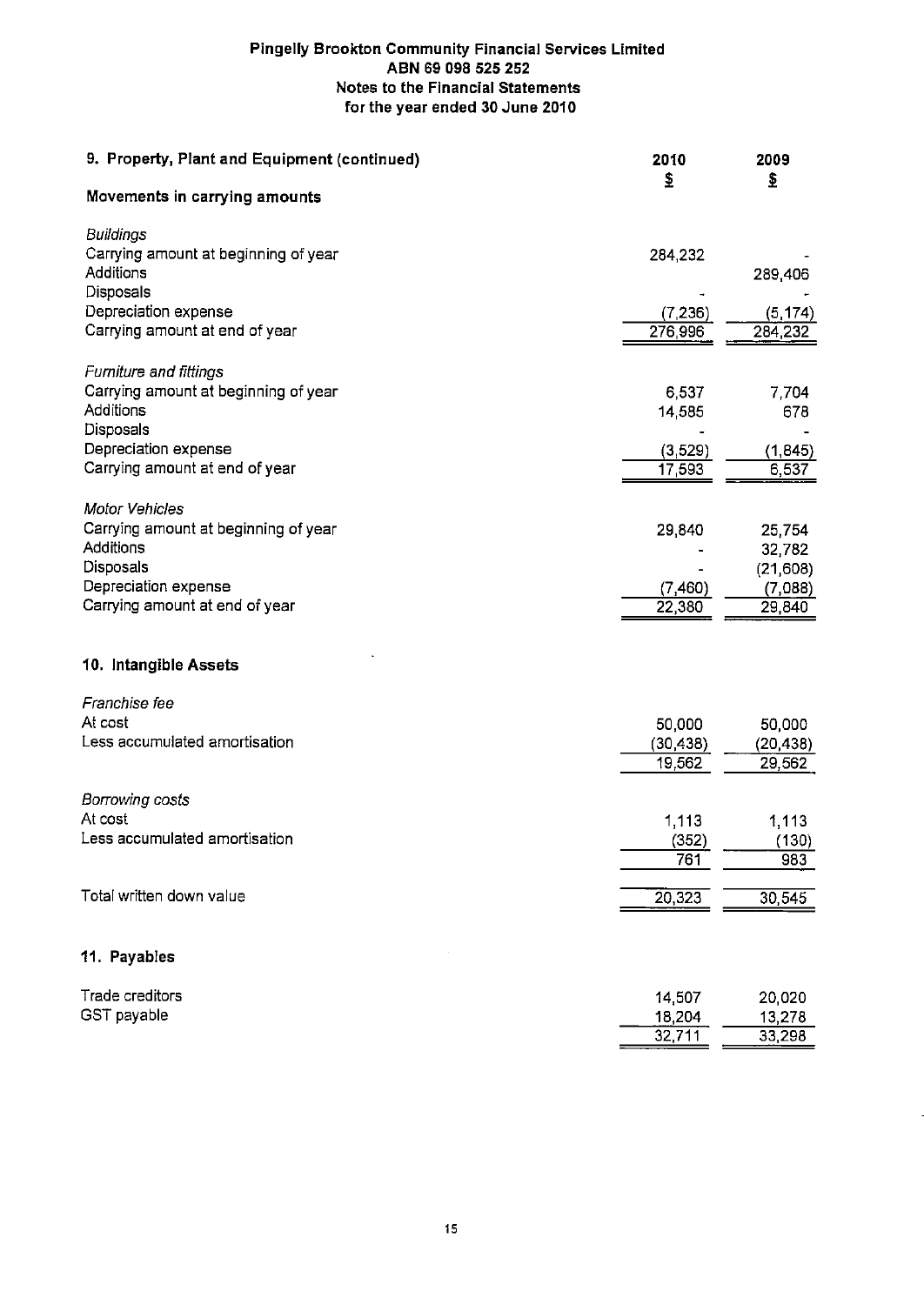| 12. Loans and Borrowings | 2010    | 2009     |
|--------------------------|---------|----------|
|                          | 1       | <u>s</u> |
| Current                  |         |          |
| Bank overdraft           |         | 121,746  |
| Chattel mortgage         | 10,086  | 8,344    |
| Mortgage loan            | 30,312  | 26,988   |
|                          | 40,398  | 157,078  |
| Non-current              |         |          |
| Chattel mortgage         | 14,956  | 25,042   |
| Mortgage loan            | 271,749 | 284,096  |
|                          | 286,705 | 309,138  |

Bank loans are repayable monthly. The loans are secured by mortgage over the freehold land and building of the Company.

#### 13. Provisions

| Current employee benefits                                                                     | 23,529                | 24,535                            |
|-----------------------------------------------------------------------------------------------|-----------------------|-----------------------------------|
| Non current employee benefits                                                                 | 2,329                 | 2,085                             |
| 14. Share Capital                                                                             |                       |                                   |
| 579,410 Ordinary Shares fully paid of \$1 each                                                | 579,410               | 579,410                           |
| 15. Accumulated Losses                                                                        |                       |                                   |
| Balance at the beginning of the financial year<br>Profit after income tax<br><b>Dividends</b> | (462, 772)<br>103,021 | (474, 448)<br>29,058<br>(17, 382) |
| Balance at the end of the financial year                                                      | (359, 751)            | (462,772)                         |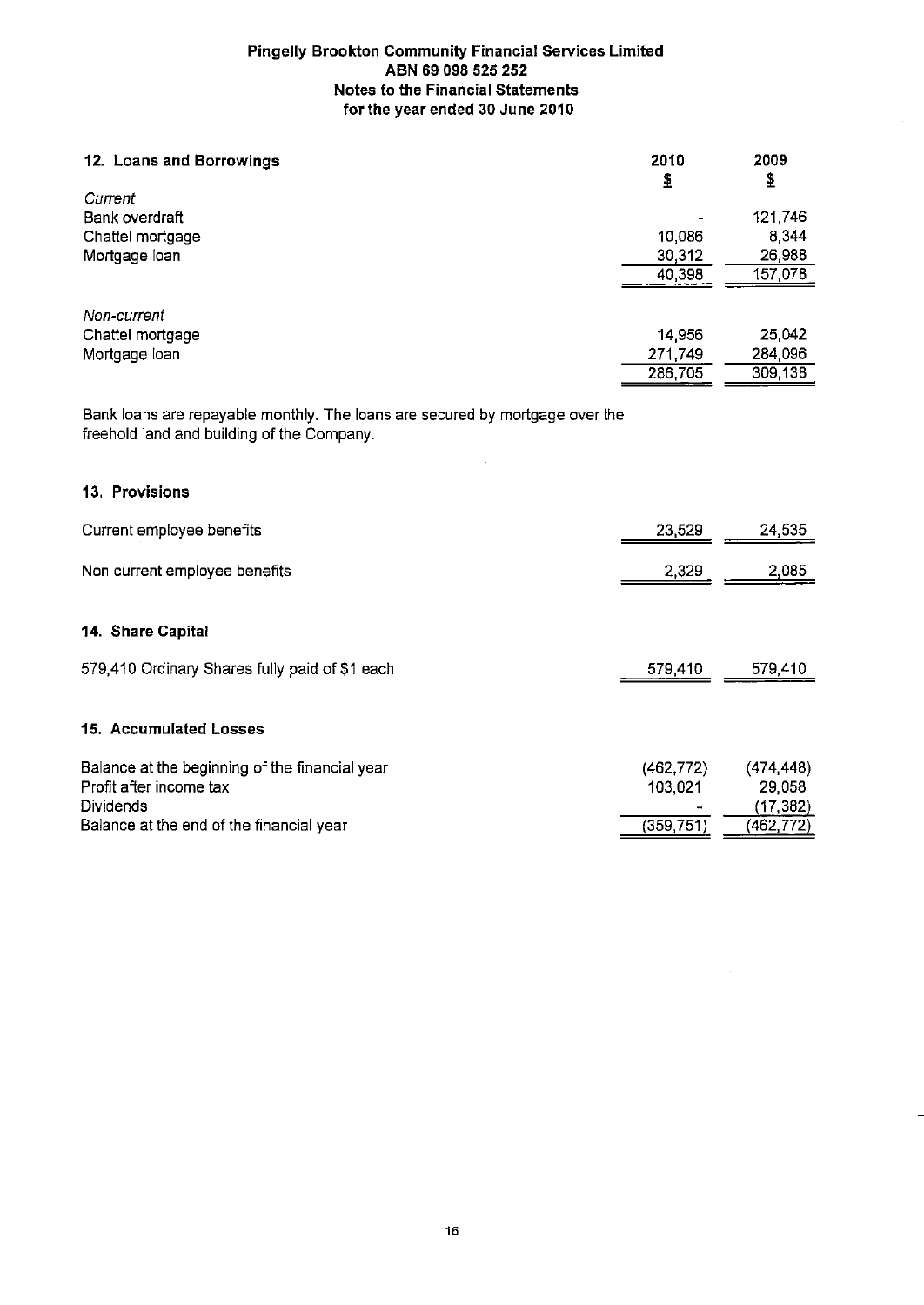| 16. Statement of Cash Flows                                                                        | 2010<br>\$       | 2009<br>$\mathbf{\hat{z}}$ |
|----------------------------------------------------------------------------------------------------|------------------|----------------------------|
| (a) Cash and cash equivalents                                                                      |                  |                            |
| Cash assets                                                                                        | 11,301           | 9,633                      |
| Bank overdraft                                                                                     | 11,301           | (121,746)<br>(112,113)     |
| (b) Reconciliation of profit after tax to net cash<br>provided from/(used in) operating activities |                  |                            |
| Profit after income tax                                                                            | 103,021          | 29,058                     |
| Non cash items                                                                                     |                  |                            |
| - Depreciation<br>- Amortisation                                                                   | 18,225<br>10,222 | 14,107<br>10,130           |
| Changes in assets and liabilities                                                                  |                  |                            |
| - (Increase) decrease in receivables / other assets                                                | (7, 418)         | (3,752)                    |
| - (Increase) decrease in deferred income tax asset                                                 | 32,665           | 12,550                     |
| - Increase (decrease) in payables                                                                  | (587)            | (38, 675)                  |
| - Increase (decrease) in provisions                                                                | (762)            | 6,617                      |
| Net cashflows from/(used in) operating activities                                                  | 155,366          | 30,035                     |

#### 17. Director and Related Party Disclosures

The names of directors who have held office during the financial year are:

Evan John Hodges Colin Noel Mills Victor Arthur Lee Leslie Robert Eyre **Gregory Ronald Carter** Valerie Margaret Cliff (appointed 5 November 2009) **Rosemary Anne Watts** Brian Robert Weatherhead **Bruce Eric John Sewell** 

No director or related entity has entered into a material contract with the Company. No director's fees have been paid as the positions are held on a voluntary basis.

| Directors shareholdings                            | 2010      | 2009   |
|----------------------------------------------------|-----------|--------|
| Evan John Hodges                                   | 16,600    | 16,600 |
| Colin Noel Mills                                   | 7,300     | 7,300  |
| Victor Arthur Lee                                  | 8,200     | 8,200  |
| Leslie Robert Eyre                                 | 12,000    | 12,000 |
| Gregory Ronald Carter                              | 1,000     | 1,000  |
| Valerie Margaret Cliff (appointed 5 November 2009) | $\bullet$ | ۰      |
| Rosemary Anne Watts                                | 6,000     | 6,000  |
| Brian Robert Weatherhead                           | 20,000    | 20,000 |
| <b>Bruce Eric John Sewell</b>                      | 5,600     | 5.600  |

There was no movement in directors shareholdings during the year. Each share held has a paid up value of \$1 and is fully paid.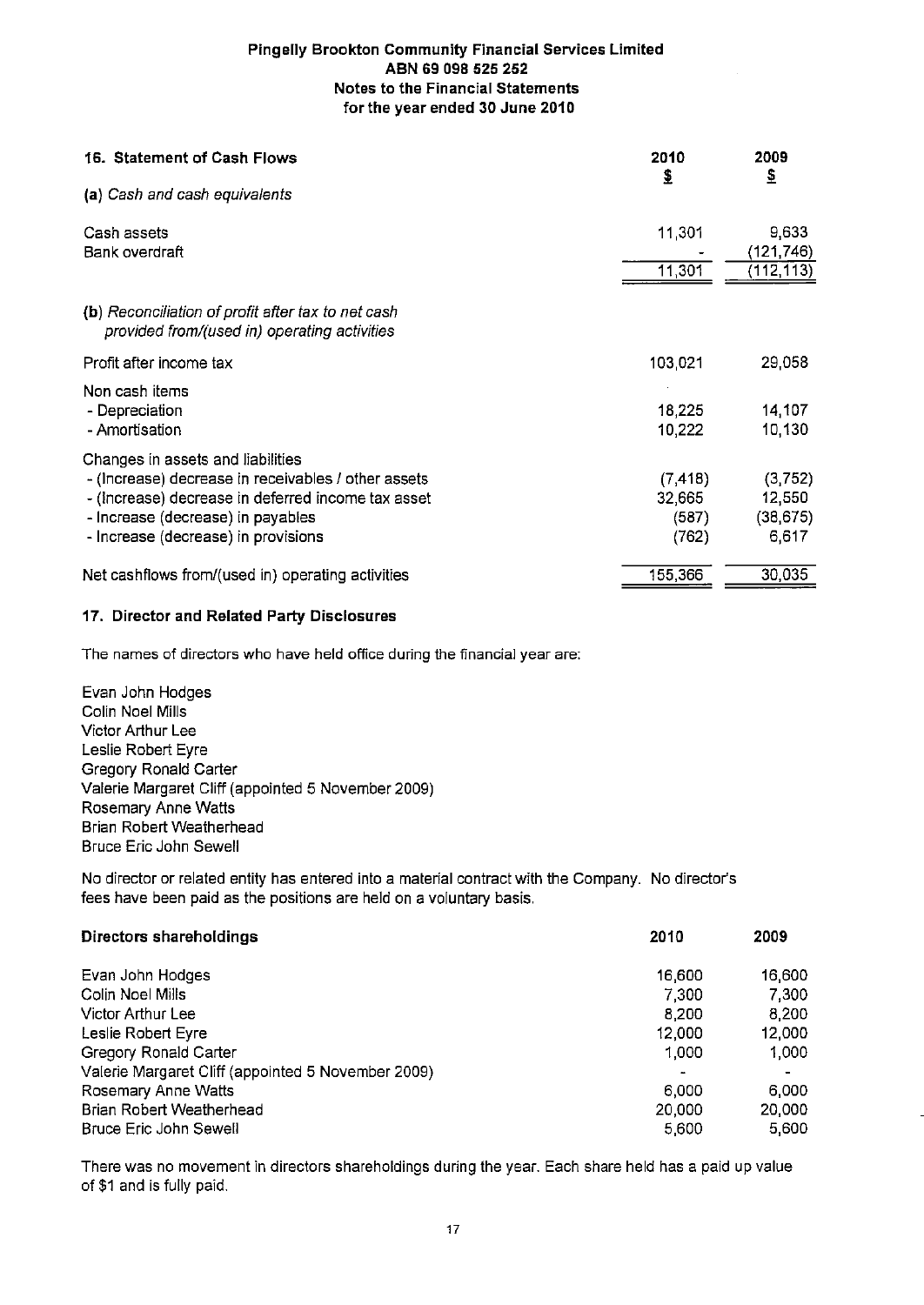#### 18. Subsequent Events

There have been no events after the end of the financial year that would materially affect the financial statements.

#### 19. Contingent Liabilities

There were no contingent liabilities at the date of this report to affect the financial statements.

#### 20. Segment Reporting

The economic entity operates in the financial services sector were it provides banking services to its clients. The economic entity operates in one geographic area being Pingelly Brookton, Western Australia.

#### 21. Corporate Information

Pingelly Brookton Community Financial Services Ltd is a company limited by shares incorporated in Australia.

The registered office and principal place of business is: 7 Parade Street Pingelly WA, 6308

| 22. Dividends paid or provided for on ordinary shares                                                                                                                                                                                                 | 2010    | 2009         |
|-------------------------------------------------------------------------------------------------------------------------------------------------------------------------------------------------------------------------------------------------------|---------|--------------|
| (a) Dividends paid during the year<br>(i) Previous year final<br>Unfranked dividends - nil cents per share (2009: 3 cents per share)                                                                                                                  | ₹       | \$<br>17,382 |
| 23. Earnings per share                                                                                                                                                                                                                                |         |              |
| Basic earnings per share amounts are calculated by dividing profit<br>after income tax by the weighted average number of ordinary shares<br>outstanding during the year.                                                                              |         |              |
| Diluted earnings per share amounts are calculated by dividing profit<br>after income tax by the weighted average number of ordinary shares<br>outstanding during the year (adjusted for the effects of any dilutive<br>options or preference shares). |         |              |
| The following reflects the income and share data used in the basic and<br>diluted earnings per share computations:                                                                                                                                    |         |              |
| Profit after income tax expense                                                                                                                                                                                                                       | 103,021 | 29,058       |
| Weighted average number of ordinary shares for basic<br>and diluted earnings per share                                                                                                                                                                | 579,410 | 579,410      |
|                                                                                                                                                                                                                                                       |         |              |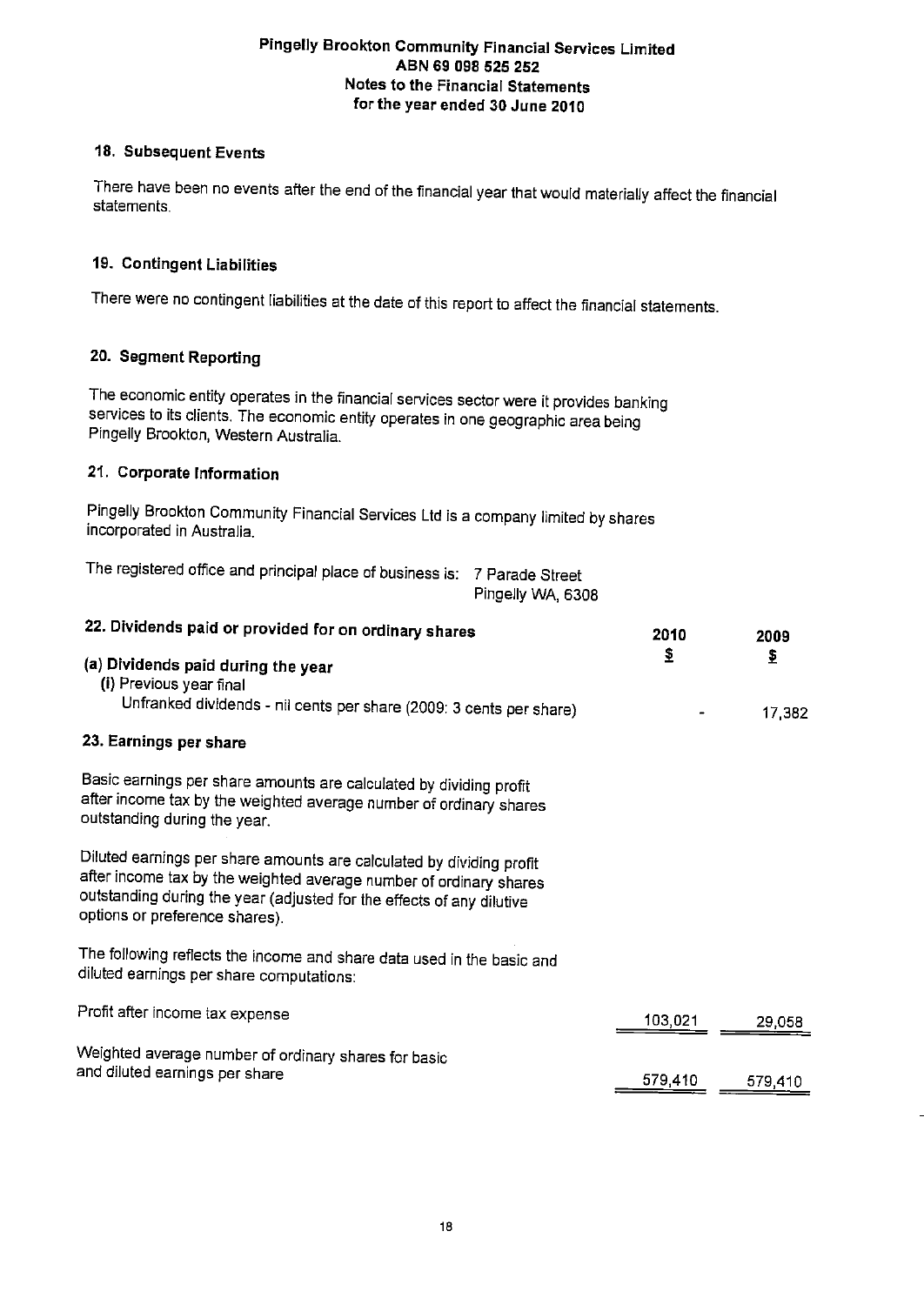## 24. Financial risk management

The Company has exposure to credit risk, liquidity risk and market risk from their use of financial instruments.

This note presents information about the Company's exposure to each of the above risks, their objectives, policies and processes for measuring and managing risk, and the management of capital.

The Board of Directors has overall responsibility for the establishment and oversight of the risk management framework. The Board is assisted in the area of risk management by an internal audit function.

#### (a) Credit Risk

Credit risk is the risk of financial loss to the Company if a customer or counterparty to a financial instrument fails to meet its contractual obligations. For the Company it arises from receivables and cash assets.

The maximum exposure to credit risk at reporting date to recognised financial assets is the carrying amount of those assets as disclosed in the Statement of Financial Position and notes to the financial statements. The Company's maximum exposure to credit risk at reporting date was:

|                            |           | <u>Carrying Amount</u> |  |
|----------------------------|-----------|------------------------|--|
|                            | 2010<br>2 | 2009                   |  |
| Cash assets<br>Receivables | 11,301    | 9,633                  |  |
|                            | 60,383    | 53,149                 |  |
|                            | 71,684    | 62,782                 |  |

The Company's exposure to credit risk is limited to Australia by geographic area. The majority of the balance of receivables is due from Bendigo and Adelaide Bank Ltd.

None of the assets of the Company are past due (2009: nil past due) and based on historic default rates, the Company believes that no impairment allowance is necessary in respect of assets not past due.

The Company limits its exposure to credit risk by only investing in liquid securities with Bendigo and Adelaide Bank Ltd.

#### (b) Liquidity risk

Liquidity risk is the risk that the Company will not be able to meet its financial obligations as they fall due. The Company ensures it will have enough liquidity to meet its liabilities when due under both normal and stressed conditions. Liquidity management is carried out within the guidelines set by the Board.

Typically, the Company maintains sufficient cash on hand to meet expected operational expenses, including the servicing of financial obligations. This excludes the potential impact of extreme circumstances that cannot reasonably be predicted, such as natural disasters.

In addition, the Company has an established overdraft facility of \$125,000 (2009: \$165,000) with Bendigo and Adelaide Bank Ltd.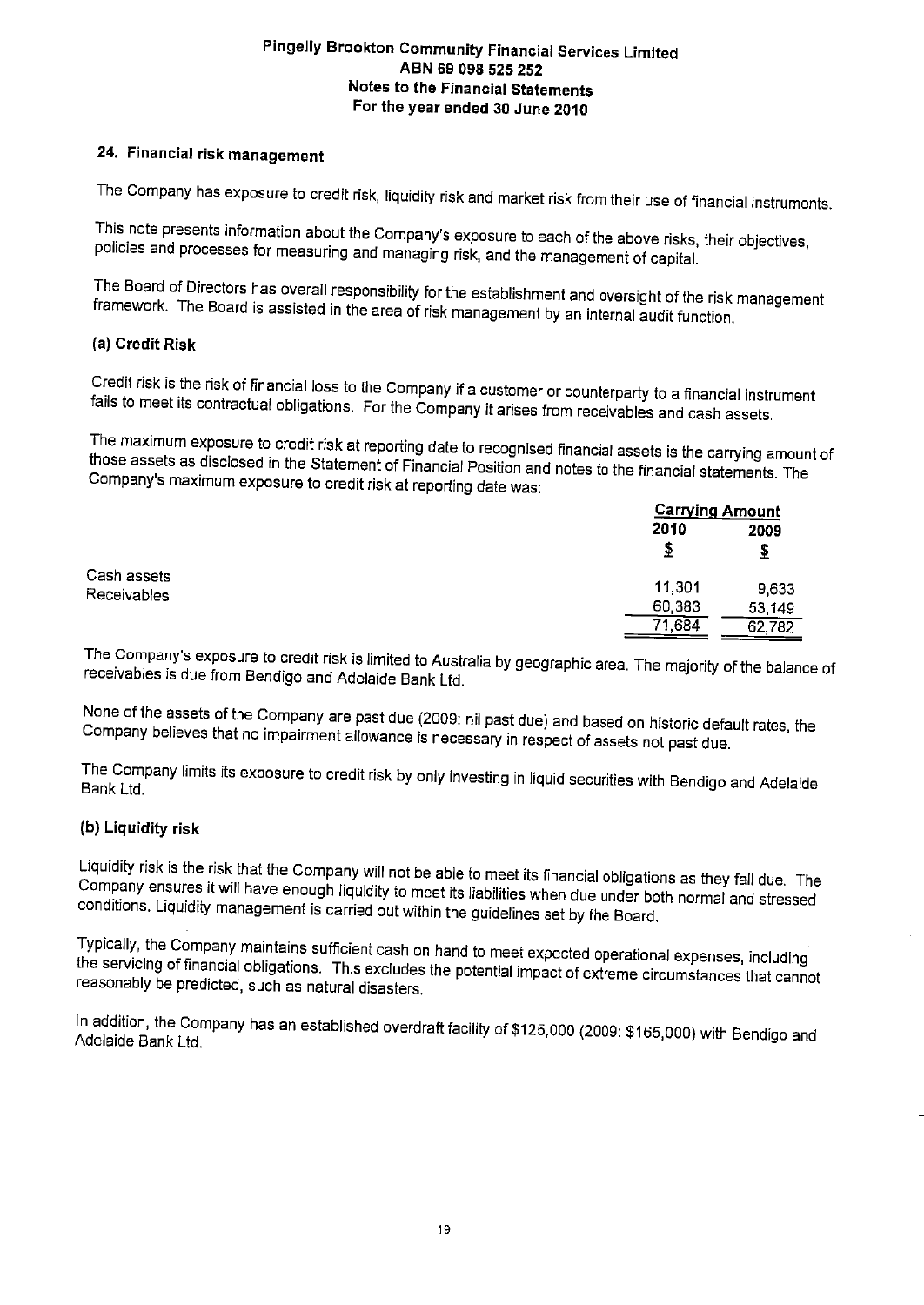#### 24. Financial risk management (continued)

The following are the estimated contractual maturities of financial liabilities, including estimated interest payments.

| amount<br>s | Contractual<br>cash flows | 1 year<br>or less<br>s | over 1 to<br>5 years    | more than<br>5 years |
|-------------|---------------------------|------------------------|-------------------------|----------------------|
| 32,711      | (32, 711)                 | (32, 711)              |                         |                      |
| 327,103     | (679,538)                 | (40,398)               | (124,253)               | (514,886)            |
| 359,814     | (712, 249)                | (73, 109)              | (124, 253)              | (514,886)            |
|             |                           |                        |                         |                      |
|             |                           |                        |                         |                      |
| 466,216     | 742,620)                  |                        |                         | (455, 669)           |
| 499,514     | (775,918)                 | 192, 112)              | (128,137)               | (455,669)            |
|             | Carrying<br>33,298        | (33, 298)              | (33, 298)<br>(158, 814) | (128,137)            |

#### (c) Market risk

Market risk is the risk that changes in market prices, such as interest rates, will affect the Company's income or the value of its holdings of financial instruments. The objective of market risk management is to manage and control market risk exposures within acceptable parameters.

#### **Interest Rate Risk**

Interest rate risk is that the fair value or future cash flows of a financial instrument will fluctuate because of changes in market interest rates. The Company reviews the exposure to interest rate risk as part of the regular board meetings.

#### **Sensitivity analysis**

At the reporting date the interest rate profile of the Company's interest bearing financial instruments was:

|                                                  | <b>Carrying Amount</b> |                     |
|--------------------------------------------------|------------------------|---------------------|
| <b>Fixed rate instruments</b>                    | 2010<br><u>\$</u>      | 2009<br>\$          |
| Financial assets<br>Financial liabilities        | (25, 042)              | (33, 386)           |
| Variable rate instruments                        | (25, 042)              | (33,386)            |
| Financial assets<br><b>Financial liabilities</b> | 11,301<br>(302,061)    | 9,633<br>(432, 830) |
|                                                  | (290,760)              | (423,197)           |

#### Fair value sensitivity analysis for fixed rate instruments

The Company does not account for any fixed interest rate financial assets or liabilities at fair value through profit or loss. Therefore a change in interest rates at the reporting date would not affect profit or loss.

#### Cash flow sensitivity analysis for variable rate instruments

A change of 100 basis points in interest rates at the reporting date would have no impact on profit or retained earnings. For the analysis performed on the same basis as at 30 June 2009 there was also no impact. As at both dates this assumes all other variables remain constant.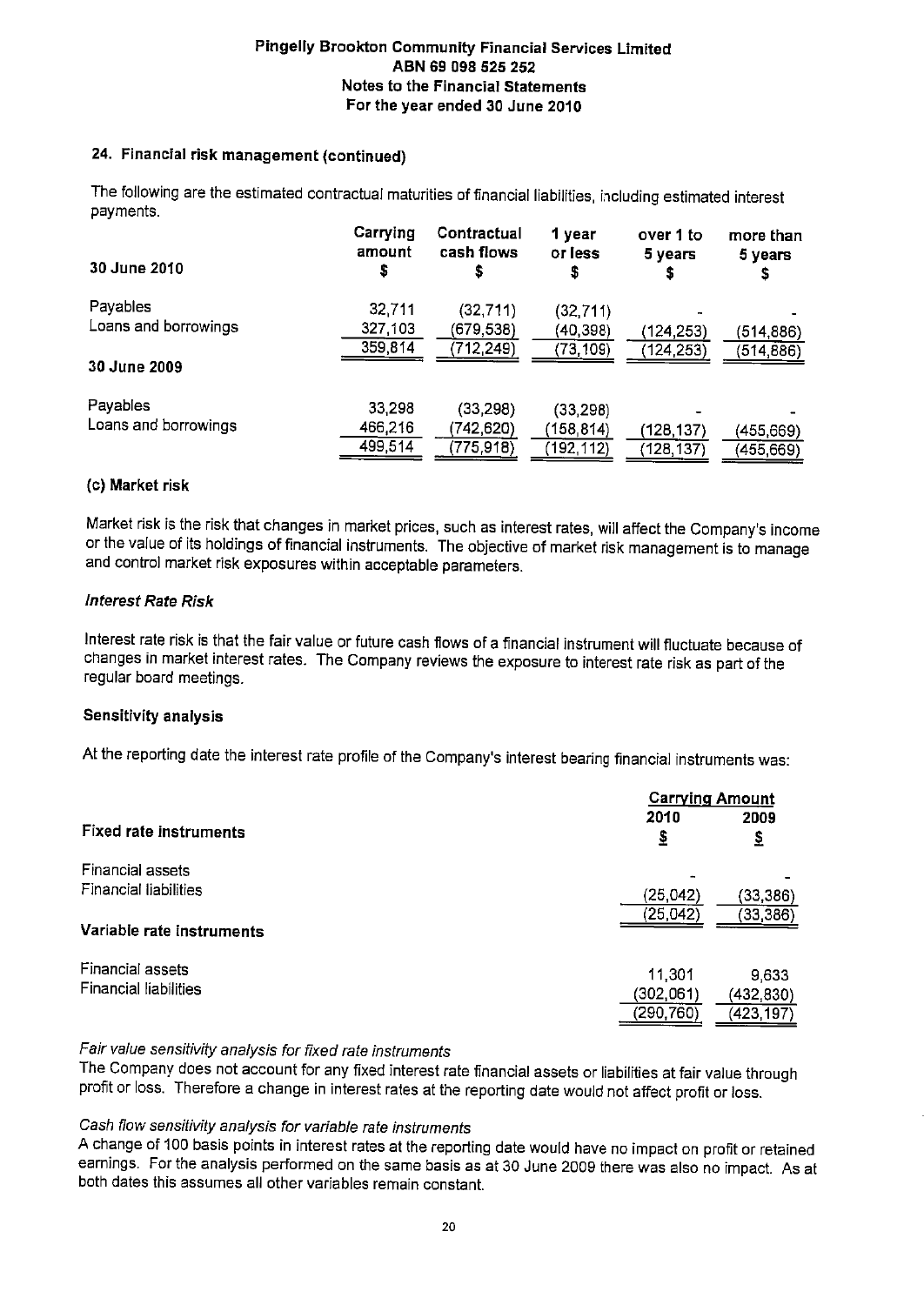#### 24. Financial risk management (continued)

#### (d) Net fair values

The net fair values of financial assets and liabilities approximate the carrying values as disclosed in the Statement of Financial Position. The Company does not have any unrecognised financial instruments at year end.

#### (e) Capital management

The Board's policy is to maintain a strong capital base so as to sustain future development of the Company. The Board of Directors monitor the return on capital and the level of dividends to shareholders. Capital is represented by total equity as recorded in the Statement of Financial Position.

In accordance with the franchise agreement, in any 12 month period, the funds distributed to shareholders shall not exceed the Distribution Limit.

- the Distribution Limit is the greater of:  $(i)$ 
	- (a) 20% of the profit or funds of the Franchisee otherwise available for distribution to shareholders in that 12 month period; and
- (b) subject to the availability of distributable profits, the Relevant Rate of Return multiplied by the average level of share capital of the Franchisee over that 12 month period; and
- the Relevant Rate of Return is equal to the weighted average interest rate on 90 day bank  $(ii)$ bills over that 12 month period plus 5%.

The Board is managing the growth of the business in line with this requirement. There are no other externally imposed capital requirements, although the nature of the Company is such that amounts will be paid in the form of charitable donations and sponsorship. Charitable donations and sponsorship paid for the year ended 30 June 2010 can be seen in the Statement of Comprehensive Income.

There were no changes in the Company's approach to capital management during the year.